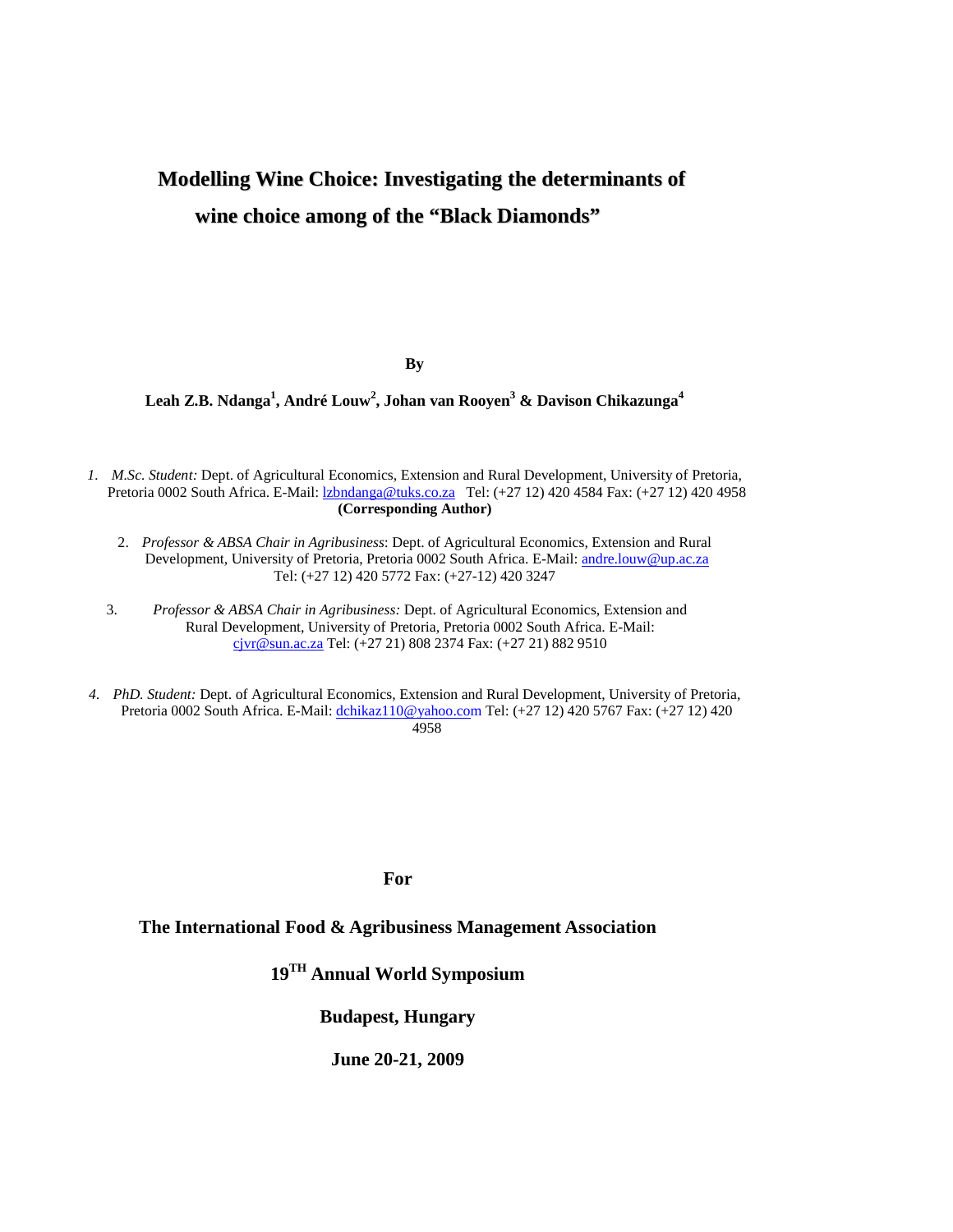### **Modelling Wine Choice: Investigating the determinants of wine choice among of the "Black Diamonds"**

### **EXECUTIVE SUMMARY**

This paper uses a choice based conjoint analysis in an attempt to develop a consumer profile for the new market for black consumers. In this study all the respondents are combined, as in the alternate hypothesis which asserts that there are no differences and therefore no segments; and by studying subsets defined by specific market segments, such as gender and other differences in the null hypothesis.

Although the different statistical packages used variants of the MNL model, the results showed no significant contradictions in their results. Despite the models' imminent statistical insignificance, they suggested valuable notions about black consumers' wine choice determinants. The main effects model suggests that women prefer red wine; white and sparkling wine drinkers are willing to spend less for a bottle of wine; Baronne wine drinkers prefer white and sparkling wines and educated wine drinkers prefer red wine.

In terms of the marginal effects models, with respect to red wines over the other wines, the study asserts that consumers' choice of their favourite red wine, age, income and frequency of consumption are significant determinants of their choice. In terms of white wine over the other wines, age and favourite red wine are statistically significant determinants of the choice of white wines. Age, income and frequency of consumption are statistically significant determinants of consumers' choice of sparkling wines over other wines.

Age, gender and the choice of favourite red wine may be used to segment the market as they are often significant determinants of wine choice. The other significant coefficients affect the marketing and distribution choices to be followed by wine companies. The study illustrates the need for further research in the areas of wine choice modelling and market segmentation.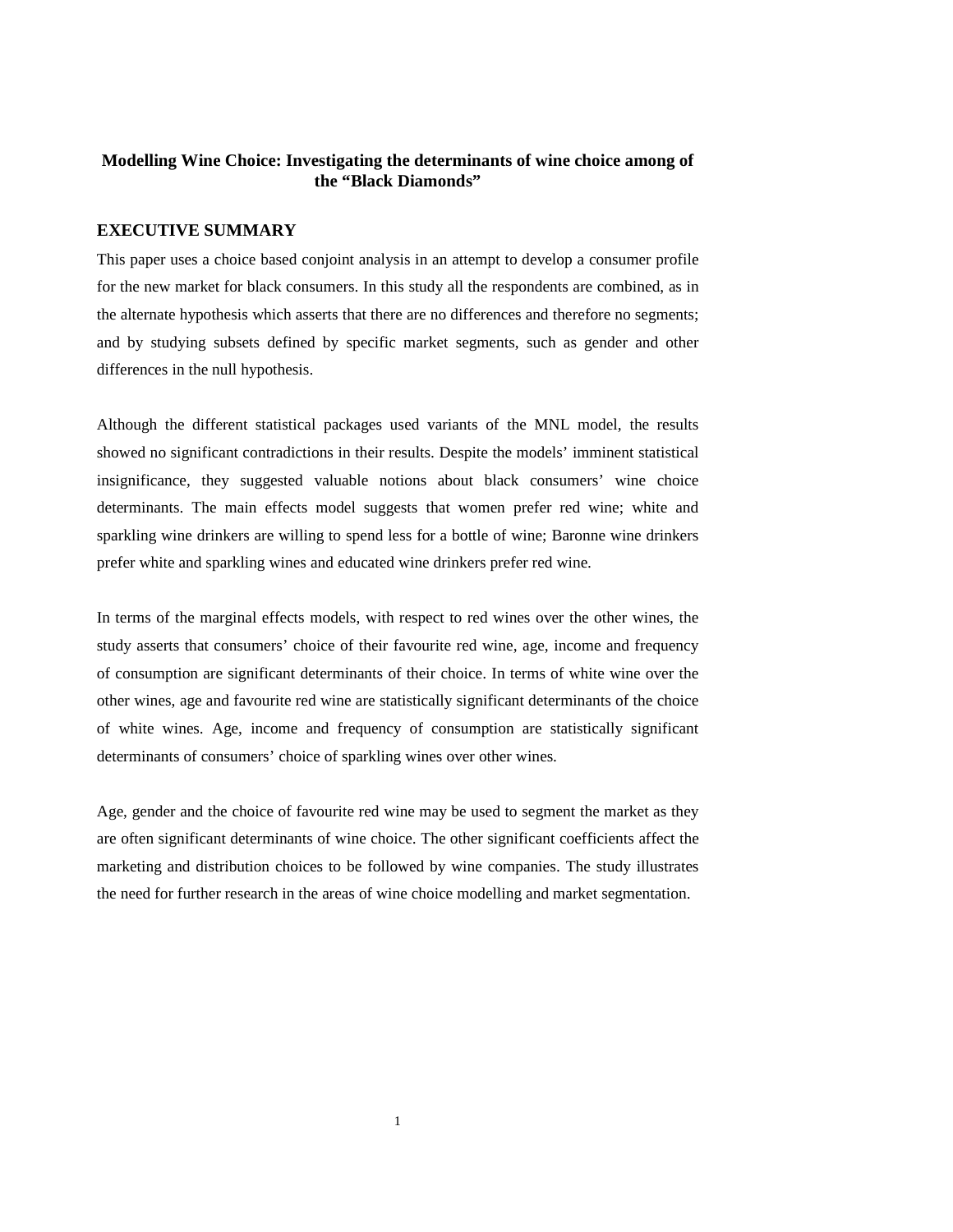### **Modelling Wine Choice: Investigating the determinants of wine choice among of the "Black Diamonds"**

### **ABSTRACT**

This paper uses a choice based conjoint analysis in an attempt to develop a consumer profile for the new market for black consumers. Although the different statistical packages used variants of the MNL model, the results were significantly similar with no contradictions in their results. Despite the models' imminent statistical insignificance, they suggested valuable notions about black consumers' wine choice determinants. Age, gender and the choice of favourite red wine may be used to segment the market and the other significant coefficients will affect the marketing and distribution choices to be followed by wine companies.

**Key words:** random utility models, wine choice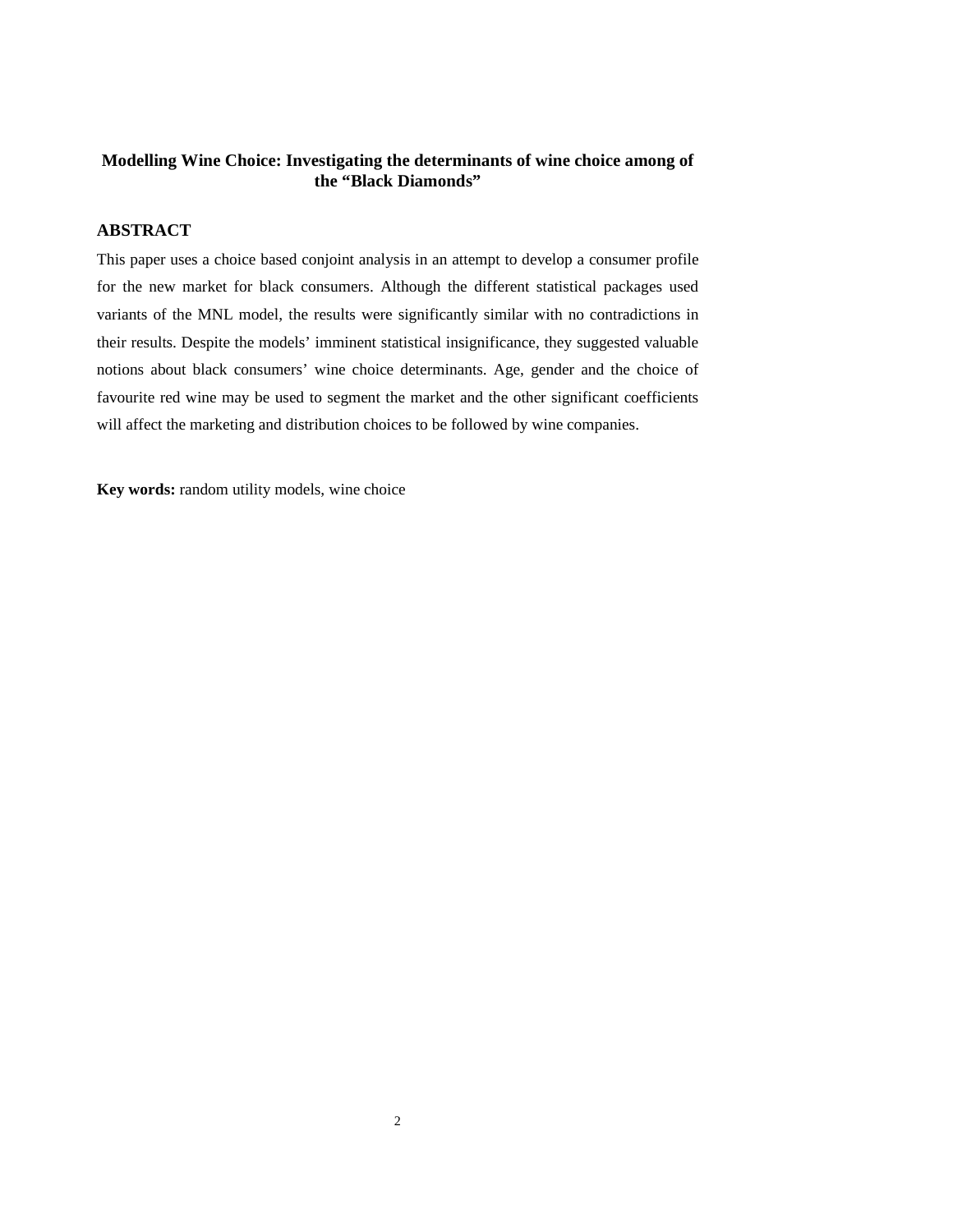## **Modelling Wine Choice: Investigating the determinants of wine choice among of the "Black Diamonds"**

### **INTRODUCTION**

This paper forms part of a Master's study by Ndanga (2009) which sought to develop a framework of reference to assist with the formulation of marketing strategy recommendations for South Africa in terms of the generally untapped emerging black middle class market by identifying and characterizing existing and potential wine consumers and their preferences in order to shift more consumers from beer, and other beverages, to wine consumption. In this paper, as it was in the study, the choice based conjoint (CBC) analysis was undertaken in an attempt to develop a consumer profile for the new market for black consumers, as well as changing consumer attitudes toward wines. CBC was used because it can reveal the interactions of the attributes as well as the consumer's characteristics and the purchase situation through discrete choice experiments (Louviere & Woodworth, 1983 in Gil & Sanchez, 1997).

Johnson, *et al.* (1991) employed conjoint techniques to benefit segmentation in the Australian wine market (Engels, *et al.,* 2004; Gil & Sanchez, 1997), as did Mtimet and Albisu (2006) in their segmentation of the Spanish consumer market. In the last years, the use of choice experiments to analyze wine consumption and wine consumer behaviour has been growing as can be seen from the studies of Berti, 2003; Lockshin, Jarvis, Perrouty, & d'Hauteville, 2006; Perrouty, d'Hauteville, & Lockshin, 2006; Rasmussen, 2001 (Mtimet & Albisu, 2006:3). The discrete choice analysis was also used to gain insight into consumer preferences for New Mexico wine in the study by Allimova, *et al.,* (2006) and by the US firm Tragon, (Penn, 2007). Applications of conjoint analysis to food products can be found, among others, in Johnson *et al*. (1991) for Australian wine, Loader (1990) for fruit and vegetables in the UK, and Ness and Gerhardy (1994) for British eggs (Gil & Sanchez, 1997).

In choice-based conjoint (CBC) analysis the respondent expresses preferences by choosing concepts from sets of concepts, rather than by rating or ranking them. In this study all the respondents are combined, as in the alternate hypothesis which asserts that there are no differences and therefore no segments, and by studying subsets defined by specific market segments, such as gender and other differences in the null hypothesis. "Utility values" are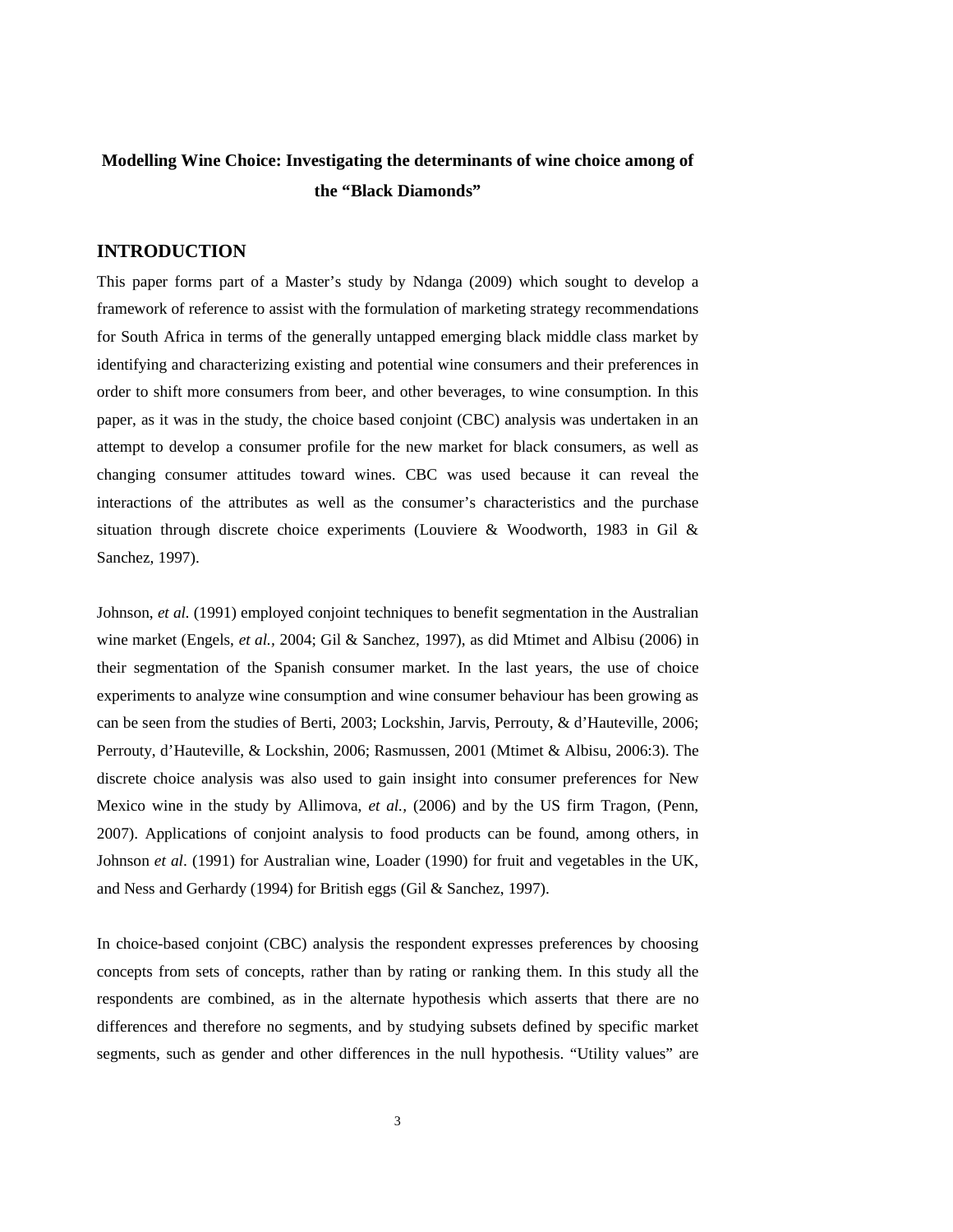produced for each group of respondents that summarize the choices made by those individuals. And, as in other conjoint methods, the utility values can be used to simulate and predict respondent reactions to product concepts that may not have actually appeared in the choice tasks (questions). The calculation of utilities is completed across the respondent base, typically using aggregate multinomial logit. This operational version of our proposed random utility model (PRU) generalizes the widely MNL model of wine choice (Sawtooth, 1999:2; Pazgal, *et al.,* 2005: 12; Poynter, 2005:7).

The paper seeks to assess the different methods by which a Random Utility Model (RUM) can be constructed and interpreted in order to determine the determinants of wine choice among South Africa black middle class consumers. The next section describes the data used for the different models discussed in this paper. This paper discusses the conjoint analysis and random utility modelling undertaken on the results obtained from the analysis of the data. It discusses the assumptions made in the modelling process, the methodology and interpretations of the random utility model, the findings of the different statistical packages, as well as the limitations of conjoint analysis, random utility modelling and the different statistical packages, and conclusions made from the scholarly trial and error process discussed here. The paper will show that regardless of what statistical package used, it is still very difficult to clearly objectively ascertain the determinants of wine choice, or any other qualitative variable.

### **DESCRIPTION OF THE DATA**

The data and information used in this paper was collected from an integration of a consumer behaviour survey as it was in the study by Engels, *et al* (2004); as well as personal interviews with industry stakeholders and focus group discussions, as in the annual US Wine Market Council consumer surveys and the study by Schmidt (2001). Consumer behaviour questions and subsequent analysis provided answers related to peoples' behaviour and attitudes towards wine; the interviews determined industry stakeholders' perceptions on the current state and future outlook of the South African wine industry; and the focus group discussions provided a basis for the analysis for qualitative data. A summary of the conceptual framework and implementation plan is illustrated in Figure 1.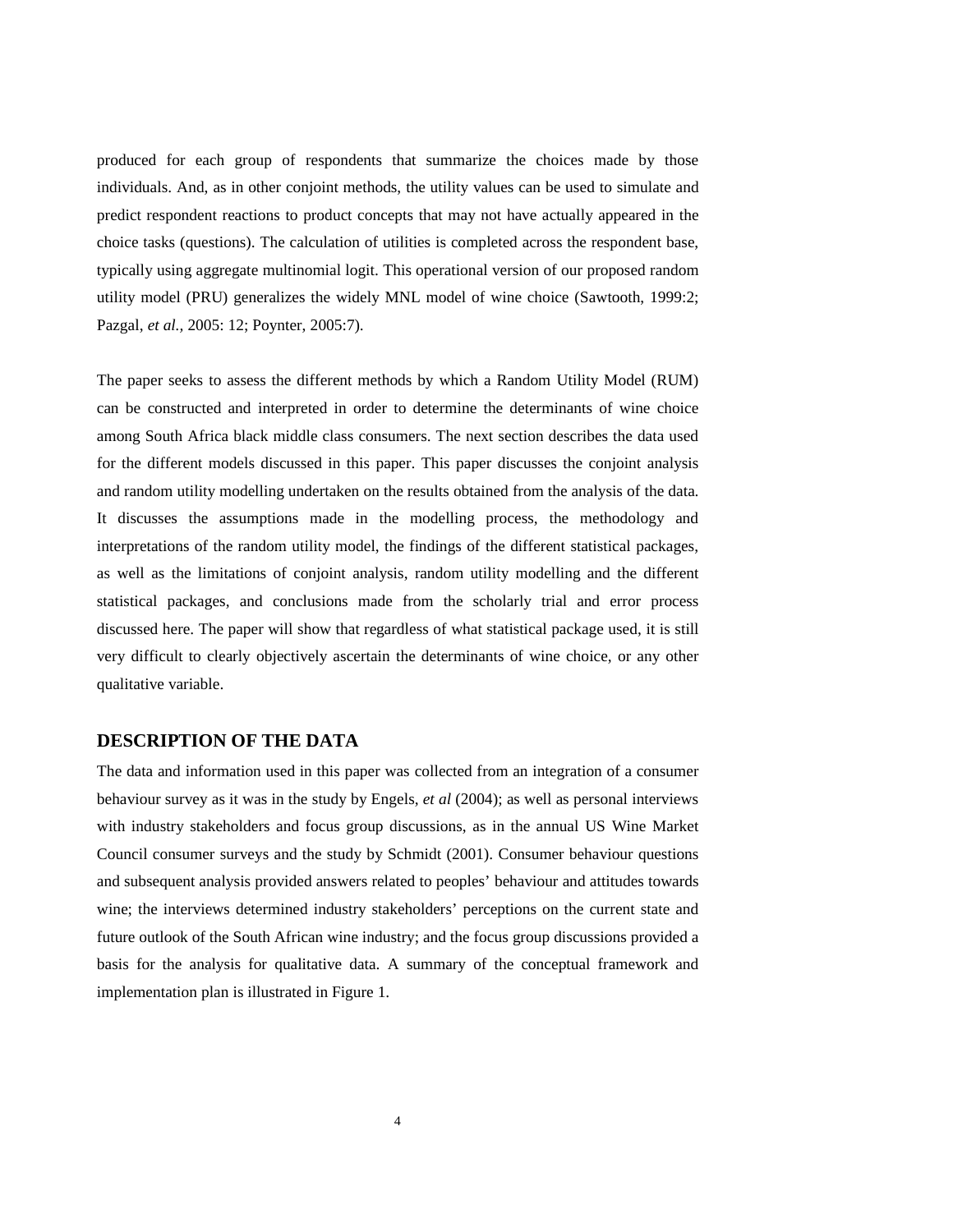

**Figure 1: Conceptual Framework** 

The data and information used in this study was collected from a consumer behaviour survey, using a mall-intercept survey at the 2007 Soweto Wine Festival. The target population was selected on the basis of age, gender, income, race and wine drinking history. The study asserts that the black middle class are different from the white middle class and within the Black Diamonds different segments exist on the basis of factors selected. The sample represents a cross section of the black emerging middle class in South Africa (Tzimitra-Kalogianni, *et al*, 1999:886; Engels *et al.*, 2004). Gauteng was the chosen province for the consumer behaviour survey as various studies have shown it to be the province with the highest concentration of "Black Diamonds".

**Table 1: Sampling unit requirements** 

| Criteria              | <b>Specific Requirements</b>                                 |
|-----------------------|--------------------------------------------------------------|
| Race                  | <b>Black</b>                                                 |
| Age                   | Must fall into any one of the 4 distinct super-segments for  |
|                       | <b>Black Diamonds</b>                                        |
| Gender                | An equal number of Females and Males                         |
| Income                | Must be either be a student (receiving an allowance) or have |
|                       | some form of income – formal or otherwise                    |
| Wine Drinking History | Must have tasted white, red and "pink" wines at least once   |

Formatted: English (South Africa)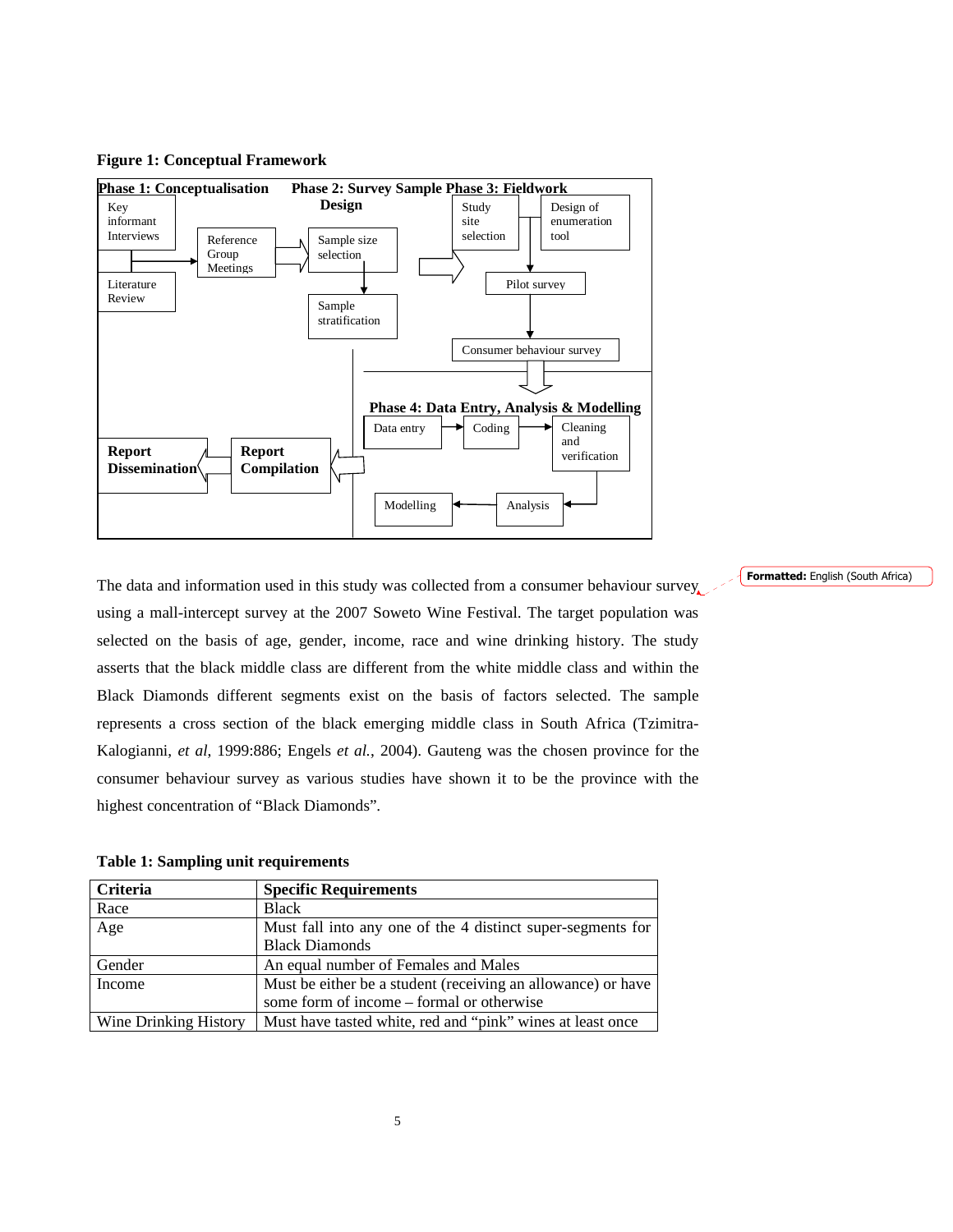The consumer behaviour survey followed a non–probabilistic, quota sample selection process based on the available marketing data and findings from Phase one. The sampling procedure was a non random multi-level stratification of the black middle class wine consumers in the Gauteng province of South Africa. The target population of the study is South Africa's black middle class, increasingly referred to as Black Diamonds. All black South Africans present at the festival meeting the afore-mentioned criteria will form the target population. This forms the first level of the sampling frame.

Given that the Black Diamonds' population is approximately 2.6 million and that Research Surveys identified four distinct super-segments for Black Diamonds, four age based segments were also used in this study (Ndanga, 2009; Muyambo, 2006). This study sought to test the aptness of these segments. Quota sampling in which a stratified sample based on non random selection of sampling units was used for the study.

Given a confidence level of 95 percent and the confidence interval of five percent, a sampling frame of a total of 384 respondents and 91 respondents for each segment should be interviewed in accordance with the formula given in Equation 1. However, to allow for non random sampling errors, a total of 400 respondents and 100 respondents for each supersegment should be interviewed.

*Equation 1* 

| $n = Z^{2*}(p)*(1-p)$                                                |  |  |  |
|----------------------------------------------------------------------|--|--|--|
| c <sup>2</sup><br>Source: Bartlett, et al., 2001:47                  |  |  |  |
| where: n is the sample size                                          |  |  |  |
| $Z = Z$ value (e.g. 1.96 for 95% confidence level)                   |  |  |  |
| $p =$ percentage picking a choice, expressed as decimal (.5 used for |  |  |  |
| sample size needed)                                                  |  |  |  |
| c = confidence interval, expressed as decimal (e.g., $.05 = \pm 5$ ) |  |  |  |

In actuality, four hundred and two respondents were interviewed and only three hundred and eighty seven were acceptable. These 387 questionnaires were analysed, the results of which are presented in this paper.

Formatted: English (South Africa)

Deleted: Guateng

Formatted: English (South Africa)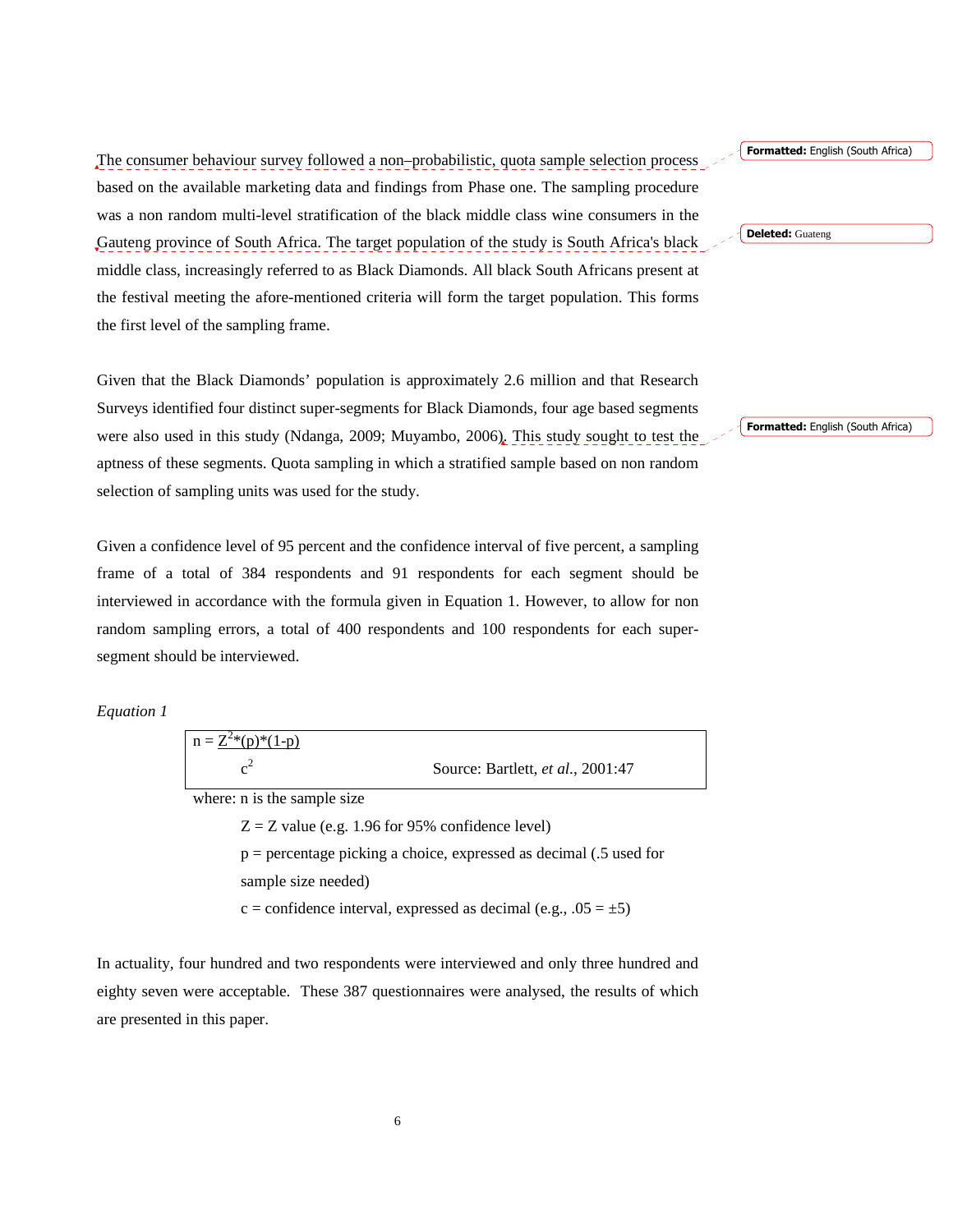### **DATA MODELLING**

Random utility (RU) models are well-established methods for describing discrete choice behaviour. Utility maximization is the objective of the decision process and leads to observed choice in the sense that the consumer chooses the alternative for which utility is maximal. Individual preferences depend on characteristics of the alternatives and the tastes of the consumer. A RU model defines a mapping from observed characteristics into preferences. All the factors affecting preferences are treated as random variables (Baltas & Doyle, 2001:116). The Multinomial Logit (MNL) model is the appropriate treatment of unobserved product attributes. Although in theory, other models (e.g. a restricted probit) can be cast as members of the same class, but in practice, only the MNL has been used. MNL regression is used when the dependent variable in question is nominal (a set of categories which cannot be ordered in any meaningful way) and consists of more than two categories. For example, in this study MNL regression is deemed appropriate for trying to determine what factors affect black consumers' choice of wines, in terms of whether they prefer red, white or sparkling wines.

#### **ASSUMPTIONS OF THE RU MODEL**

In accordance with the hypotheses of the study, the MNL model assumes that:

- i. The emerging black middle class as a consumer segment are heterogeneous
- ii. Various independent factors affect black consumers' wine choice, each of which has a single value for each case, is not linearly correlated to another and of which the odds of wine choice do not depend on other alternatives that are available (i.e., that including additional alternatives or deleting alternatives will not affect the odds on the dependent variable among the alternatives that were included originally)
- iii. There are significant differences in terms of wine choice according to gender
- iv. Women prefer sparkling and white wines
- v. The new emerging "black diamond" consumer market are willing to pay for their wine
- vi. Black consumers are willing to become wine drinkers and engage in the ensuing lifestyle
- vii. Wine choice variable cannot be perfectly predicted from the independent variables for any case.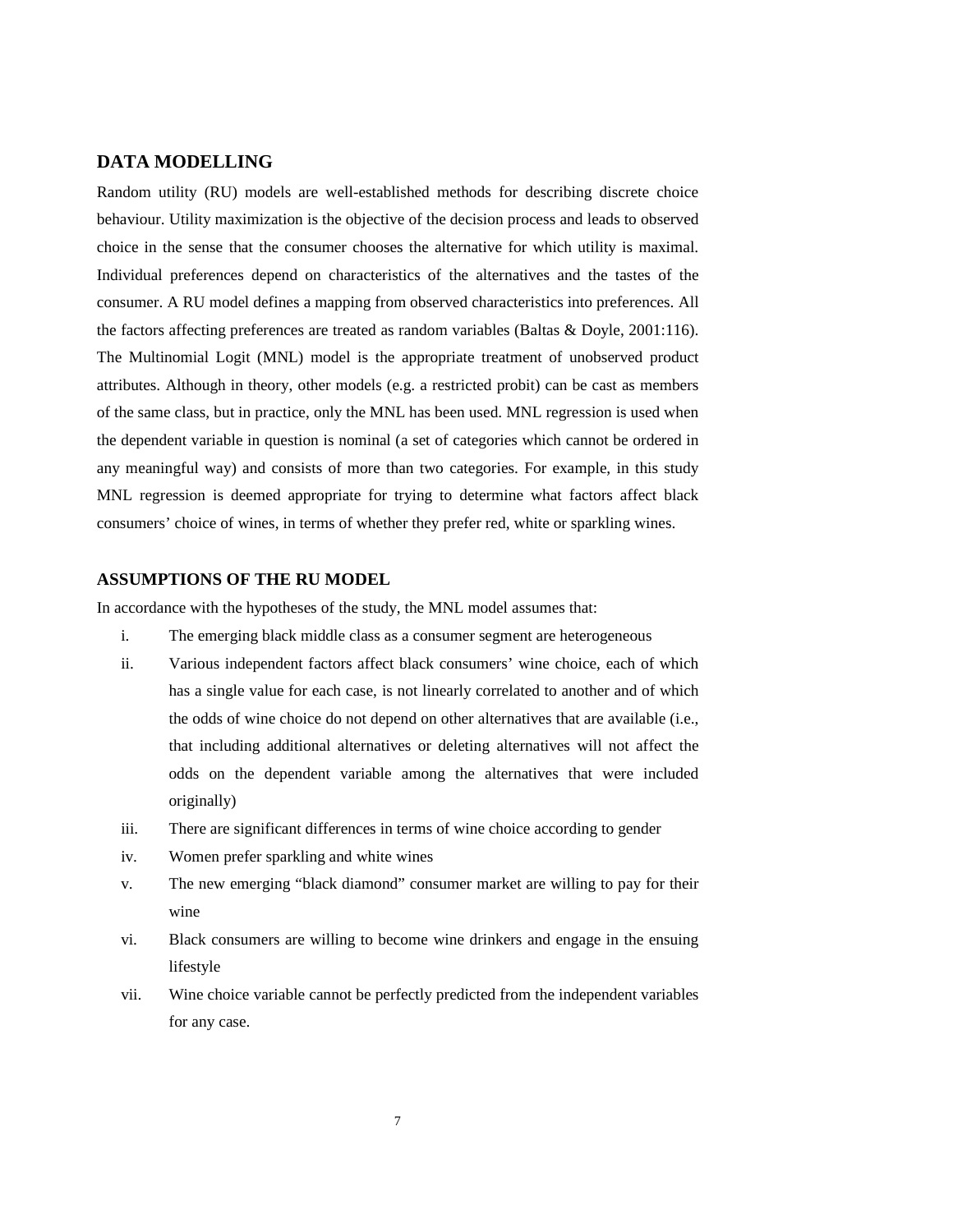### **THE RU MODEL**

In CBC, the utility that the i<sup>th</sup> person (i = 1,...,I) derives from the j<sup>th</sup> alternative may be represented as U<sub>ij</sub>. This utility is considered a linear function of the alternative product attributes, represented by

$$
U_{ij} = \beta x_{ij} + \varepsilon_{ij}
$$

Where β is a vector of coefficients, x is a vector of attributes represented by choice *j* and respondent *i*, and  $\varepsilon$  is a stochastic error term. The probability  $P_{ij}$  the *i*<sup>th</sup> respondent chooses the *j*<sup>th</sup> alternative from choice set C is the probability that the utility for the *j*<sup>th</sup> choice is greater than the utility for all other *k* choices in the choice set. This can be represented mathematically as follows:

$$
\Pr(y_i = j) = \frac{\exp(X_i \beta_j)}{1 + \sum_j^J \exp(X_i \beta_j)}
$$

and assuming that the error terms  $(\epsilon_{ij})$  are independent and identically distributed with an extreme value distribution (also referred to as Weibull, Gumbel and double exponential distributions) and scale parameter equal to 1, the probability that respondent *i* chooses alternative *j* is:

$$
\Pr(y_i = 0) = \frac{1}{1 + \sum_j^J \exp(X_i \beta_j)},
$$

Where for the  $i^{\text{th}}$  individual,  $y_i$  is the observed outcome and  $X_i$  is a vector of explanatory variables. The unknown parameters  $\beta_j$  are typically estimated by maximum likelihood. It is noteworthy that different distributional assumptions yield different operational versions of the traditional random utility model. For example, in this study, the errors are assumed to be distributed IID Gumbel with an unknown scale parameter  $\mu$  (and location parameter equal to zero), this renders the traditional random utility model to be the MNL (Pazgal, *et al.,* 2005:20; Mtimet & Albisu, 2006:346).

#### **INTERPRETING THE RU MODEL**

When using MNL regression, one category of the dependent variable is chosen as the comparison category. In this study, the choice of red wines as the favourite wine choice was chosen as the comparison category. Separate relative risk ratios are determined for all independent variables for each category of the independent variable with the exception of the comparison category of the dependent variable, which is omitted from the analysis. Relative risk ratios, the exponential beta coefficient, represent the change in the odds of being in the Formatted: English (South Africa)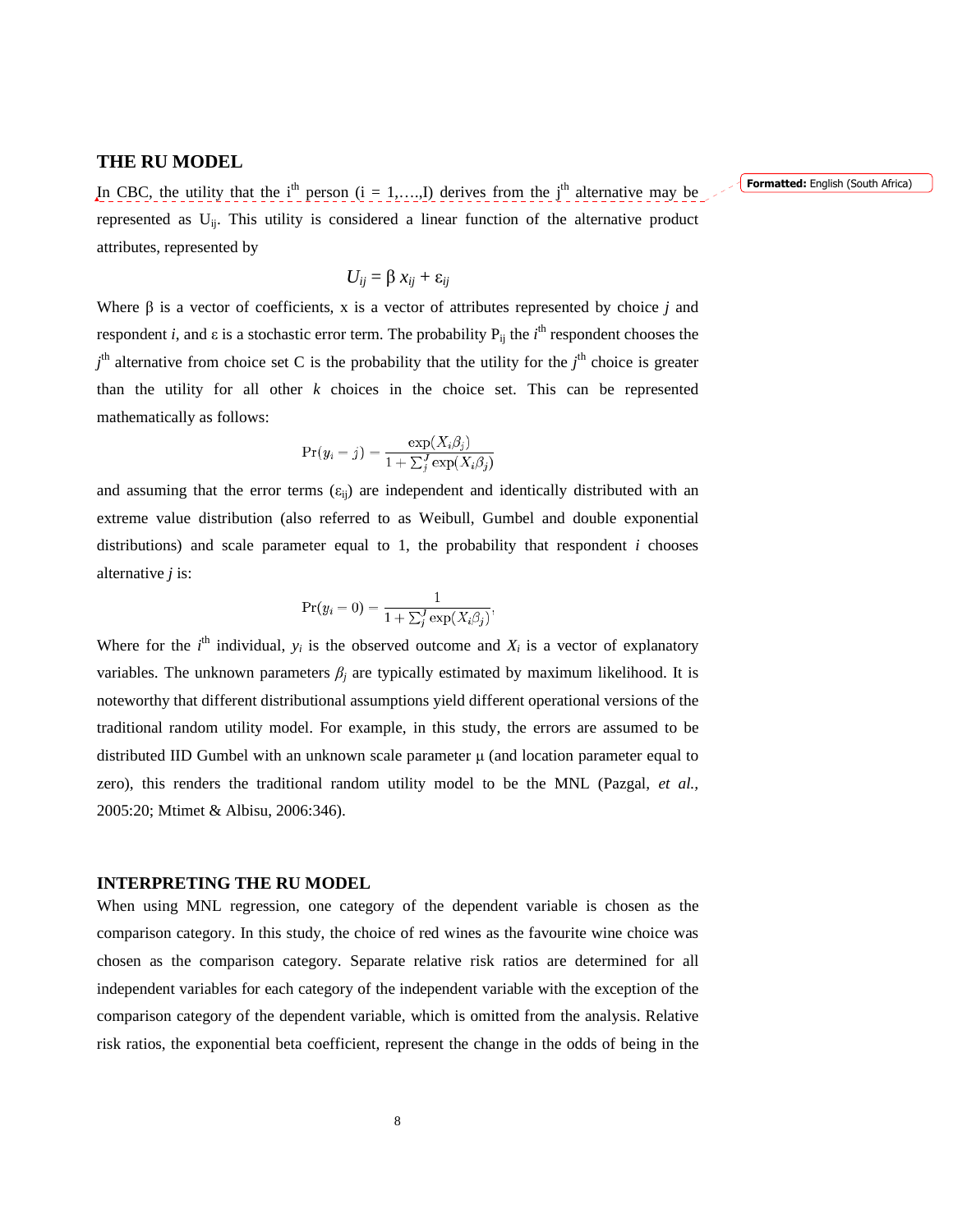dependent variable category versus the comparison category associated with a one unit change on the independent variable. This results in a set of numbers comparable to conjoint "utilities," except that they describe preferences for a group rather than for an individual.

CBC's MNL regression reports logit coefficients as well as t and chi square statistics. The regression estimates all main effects (default) and two-way interactions optionally. CBC analysis allows for the selection of main effects and interactions to be included in each logit analysis. When only main effects are estimated, a value is produced for each attribute level that can be interpreted as an "average utility" value for the respondents analyzed. When interactions are included, effects are also estimated for combinations of levels obtained by cross-classifying pairs of attributes (Bierlaire, 1997; Sawtooth, 1999:19).

The main effects model consists of different estimated coefficients. Identification of the wine choice model parameters requires one of the discrete choice indicators in the MNL model to be normalized to zero. Therefore, the structural parameters consist of marginal utilities of attributes of the selected coverage levels relative to the excluded alternative. Initial parameter values for this model were obtained by specifying a "null" model where all wine consumers prefer red wine except for the choice-specific intercept value. The coefficients pertain to alternative specific constants and these constants are estimated relative to the red wine choice alternative which has an implicit value of 0. The rest of the attribute coefficients were estimated relative to one of the attribute levels. That attribute level is omitted from the model since its effect can be defined from the estimated effects of the other three attribute levels.

For example, for the gender attribute, females are omitted. The estimated effects of gender are relative to the wine choice. Any statistical differences that occur are estimated relative to the attribute level that is omitted. The other omitted attribute levels in this model are very low expenditure on wine for personal consumption, favourite red wine and participation in a wine course (Lockshin & Haelstaed, 2005; Mayen & Marshall, 2005:11; Mtimet & Albisu, 2006:350).

The discrete choice data was analysed using three different statistical packages; the SPSS 15.0 MNL program, STATA 8.0 and SAS. The various programs ran different models using various attributes to ascertain the essential attributes to the model. Using SPSS, of the attributes selected, two separate models (with the intercept only and with all the coefficients)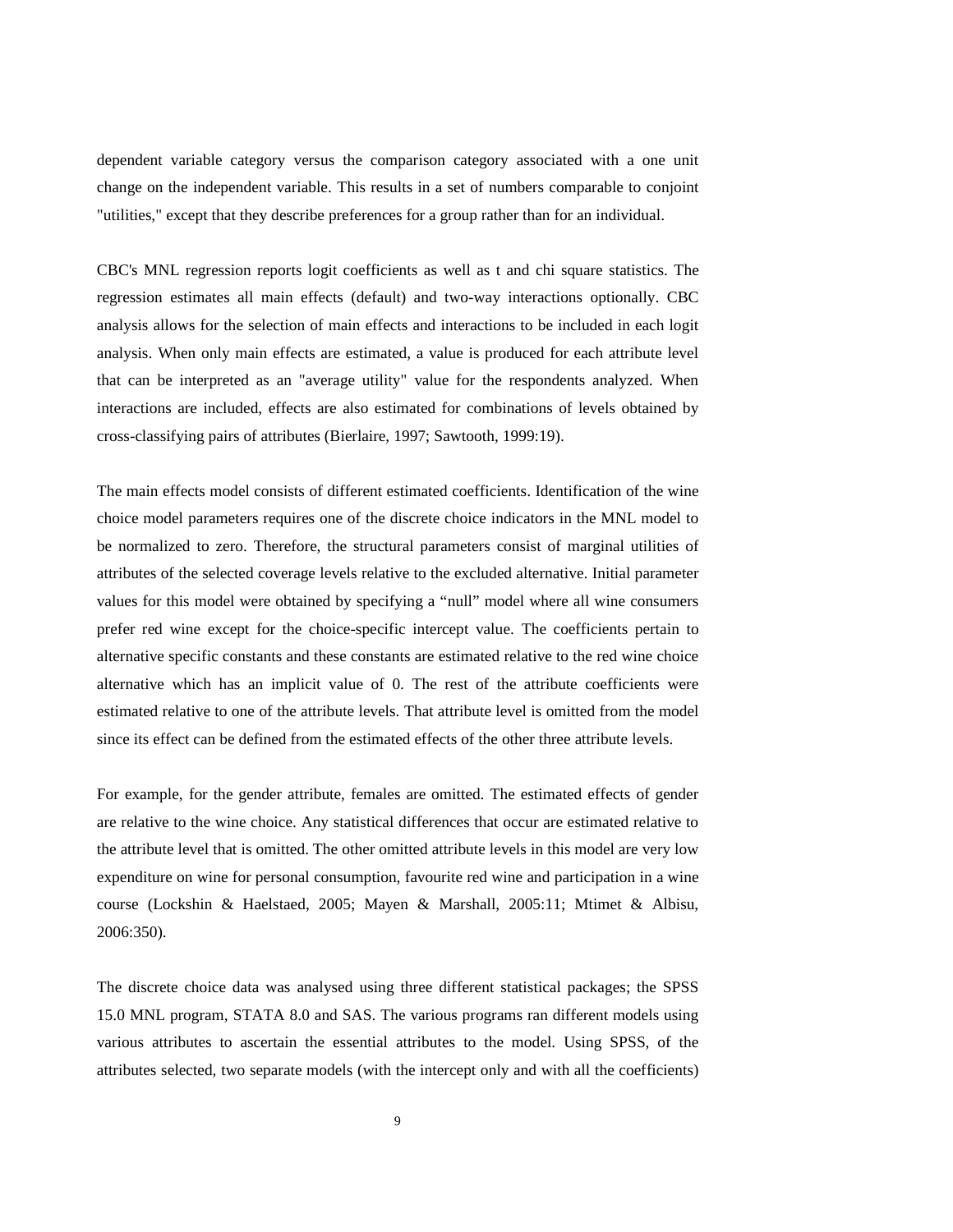were run using the same MNL analysis. The STATA program ran marginal effects regressions. The SAS model used the main effects model. The programs ran different models using various attributes to ascertain the essential attributes to the model. Of the attributes selected, two separate models (with the intercept only and with all the coefficients) were run using the same MNL analysis. However, it should be noted that there are other variables that were not captured in this model.

This model assumes that:

*Wine choice (in terms of red, white or sparkling) = f (gender, expenditure on wine for personal consumption, engagement in any form of wine education)* 

The pertinent null and alternate hypotheses are given as:

 $H_0 =$  consumers prefer red wine, there are significant differences according to gender; *the type of red wine preferred as well as the attendance to a wine course affects wine choice.* 

*HA = consumers are homogenous and prefer white and sparkling wines.* 

The variables used within the model, as well as their definitions, expected signs and interpretations for these signs are given in Table 2. It should be noted that the first three variables are the dependant variables and the rest are the independent variables. The independent variables included in this model have been found through a process of trial and error and other results can be obtained if other explanatory variables different from those included in this model are used.

| Table 2: | Variables used within the MNL model |  |  |  |
|----------|-------------------------------------|--|--|--|
|          |                                     |  |  |  |

| <b>Variable</b> | <b>Definition</b> | <b>Expected Sign</b> | <b>Interpretation</b>                                                                                    |
|-----------------|-------------------|----------------------|----------------------------------------------------------------------------------------------------------|
| fav wine $= 0$  | red wines         |                      | The more positive the sign on the<br>variable coefficient means that<br>consumers prefer red wines       |
| fav wine $= 1$  | white wines       |                      | As the variable coefficient moves<br>towards zero it means the consumers<br>prefer white wines           |
| fav wine $= 2$  | sparkling wines   |                      | The more negative the sign on the<br>variable coefficient means that<br>consumers prefer sparkling wines |
| $gender=0$      | females           | negative             | More likely to favour white and sparkling<br>wines                                                       |
| $gender=1$      | males             | positive             | More likely to favour red wines                                                                          |
| own_spen=0      | $R50 - R100$      | positive             | More likely to favour red wines                                                                          |
| own_spen=1      | $\langle$ R20     | negative             | More likely to favour white and sparkling<br>wines                                                       |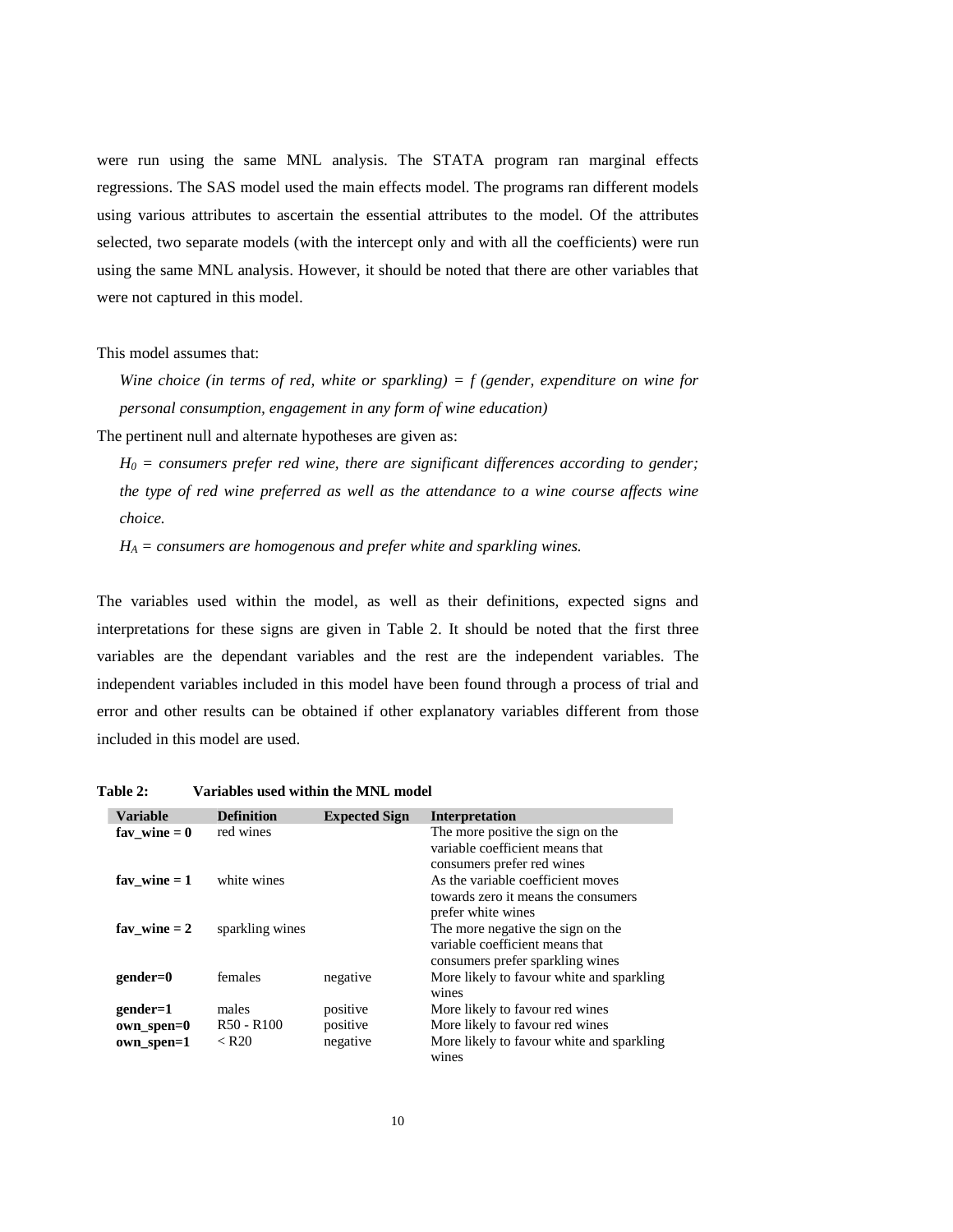| own_spen=2          | R <sub>21</sub> - R <sub>35</sub>   | negative | More likely to favour white and sparkling<br>wines |
|---------------------|-------------------------------------|----------|----------------------------------------------------|
| $own\_open=3$       | R <sub>36</sub> - R <sub>49</sub>   | positive | More likely to favour red wines                    |
| own_spen=4          | $>$ R100                            | positive | More likely to favour red wines                    |
| own_spen=5          | Do not purchase                     | negative | More likely to favour white and sparkling<br>wines |
| own_spen=6          | Free                                | negative | More likely to favour white and sparkling<br>wines |
| fav $rw=0$          | Baronne                             | positive | More likely to favour red wines                    |
| $fav_rw=1$          | Do not drink<br>red wine            | negative | More likely to favour white and sparkling<br>wines |
| fav $rw=2$          | Pinotage                            | positive | More likely to favour red wines                    |
| $fav_rw=3$          | Shiraz                              | positive | More likely to favour red wines                    |
| fav $rw=4$          | Rose                                | positive | More likely to favour red wines                    |
| fav $rw=5$          | Cabernet                            | positive | More likely to favour red wines                    |
| fav $rw=6$          | Red blends                          | positive | More likely to favour red wines                    |
| $fav_rw=7$          | Merlot                              | positive | More likely to favour red wines                    |
| fav_rw= $8$         | Cabernet<br>Sauvignon               | positive | More likely to favour red wines                    |
| fav $rw=9$          | Pinot Noir                          | positive | More likely to favour red wines                    |
| wine_cou=1          | Attended wine<br>course             | positive | More likely to favour red wines                    |
| wine $\text{cou}=2$ | Have not<br>attended wine<br>course | negative | More likely to favour white and sparkling<br>wines |

The results of the three various models are presented below, in order of their acceptability with respect to the statistical significance.

### **THE SAS MODEL**

The discrete choice data was analysed using the SAS program. The program ran different models using various attributes to ascertain the essential attributes to the model. The results are given in the table below. It should be noted that there are other variables not captured in this model.

**Table 3: Results of model log likelihood tests** 

|                       | <b>Model fitting</b><br>criteria |                   | Likelihood ratio test     |                     |
|-----------------------|----------------------------------|-------------------|---------------------------|---------------------|
| <b>Model</b>          | -2 Log Likelihood                | <b>Chi-Square</b> | <b>Degrees of Freedom</b> | <b>Significance</b> |
| <b>Intercept Only</b> | 542.737                          |                   |                           |                     |
| Final                 | 499.961                          | 42.776            | 45                        | 0.567               |

The data indicates that the said attributes are not viable as they do not provide the best fit to the data. The coverage model is not a good fit to the data as the p value is far greater than 0.05 at 48 degrees of freedom. The model has debatably acceptable Pseudo R squared values.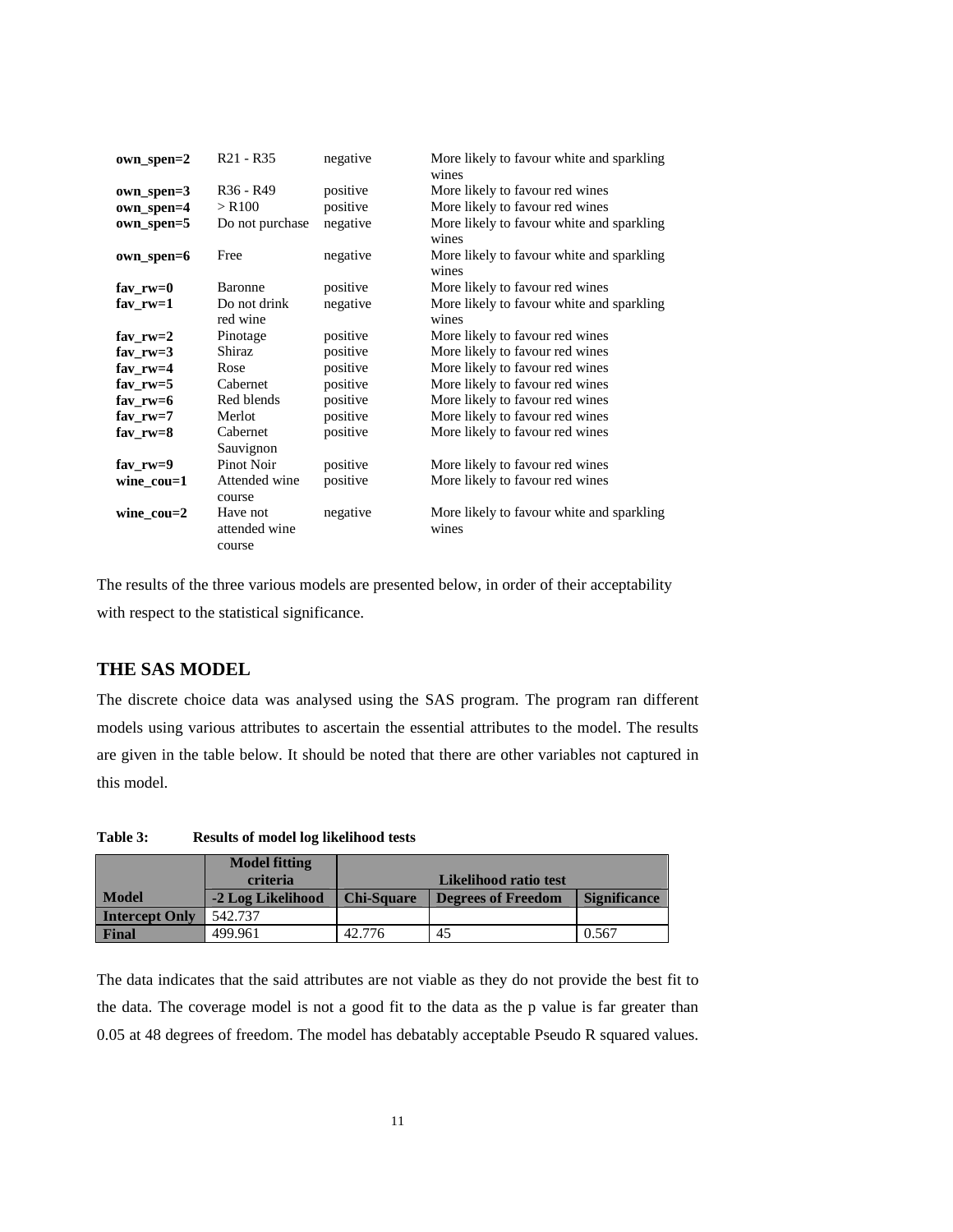This means that the model has a relatively low explanatory power as it explains only about 10% of the wine choice preferences.

### **Table 4: Pseudo R-Square**

| <b>Cox and Snell</b> | 0.105 |
|----------------------|-------|
| <b>Nagelkerke</b>    | 0.122 |
| <b>McFadden</b>      | 0.056 |

Table 5 provides the parameter estimates from this stage.

#### **Table 5: SAS output for MNL model**

|                                                | <b>Model fitting criteria</b>         | <b>Likelihood ratio test</b> |                       |                     |  |
|------------------------------------------------|---------------------------------------|------------------------------|-----------------------|---------------------|--|
| <b>Effect</b>                                  | -2 Log Likelihood of<br>reduced model | <b>Chi-Square</b>            | Degrees of<br>Freedom | <b>Significance</b> |  |
| Intercept                                      | 499.961                               | .000                         |                       |                     |  |
| Age                                            | 510.293                               | 10.332                       | 12                    | .587                |  |
| Gender                                         | 504.562                               | 4.601                        | 3                     | .203                |  |
| Wine drinking years<br>(proxy for experience)  | 508.390                               | 8.429                        | 15                    | .905                |  |
| Frequency of<br>consumption                    | 509.985                               | 10.024                       | 12                    | .614                |  |
| Wine course (proxy for<br>wine education)<br>. | 502.365                               | 2.404                        | 3                     | .493                |  |

Link function: Logit.

The model could not be interpreted as it was insignificant and all the independent variables were also insignificant. This reduced model is equivalent to the final model because omitting the effect does not increase the degrees of freedom. The unexpected singularities in the Hessian matrix experienced indicate that either some independent/predictor variables should be excluded or some categories should be merged. Further work was deemed necessary.

### **THE STATA MODEL**

Due to the inadequacies of the prior model, the discrete choice data was analysed using the STATA program. Table 6 provides the results of the model log likelihood tests.

### **Table 6: Results of model log likelihood tests**

| <b>Final Model</b> | -2 Log Likelihood | Chi-Square | <b>Degrees of Freedom</b> | <b>Significance</b> |
|--------------------|-------------------|------------|---------------------------|---------------------|
|                    | 354.16388         |            | 24                        | 0.0096              |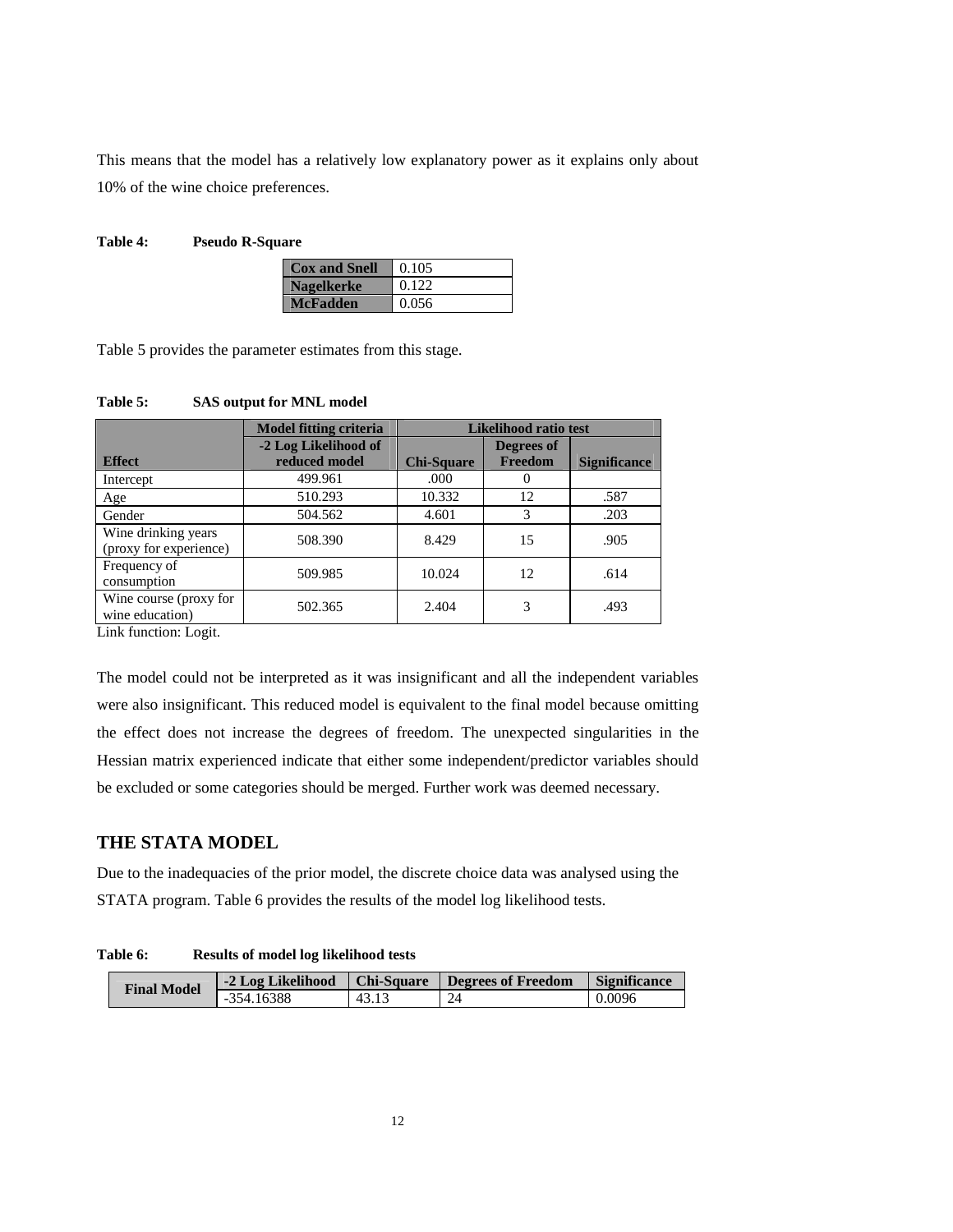The results of the multinomial logistic regression indicate that the said attributes are tentatively viable as the coverage model provides a good fit to the data. This is because the p value is less than 0.05 at 48 degrees of freedom. However, the model has an undeniably low Pseudo R squared value of 0.0574. This means that the model has a relatively low explanatory power as it explains only about 5% of the wine choice preferences.

|                  | fav_wine | Coef.      | Std. Err.  | $\mathbf{z}$ |                  | P > z        | [95% Conf.   | Interval]    |
|------------------|----------|------------|------------|--------------|------------------|--------------|--------------|--------------|
| <b>Red wine</b>  | age      | 41.72312   | 7452098    |              | $\theta$         | $\mathbf{1}$ | $-1.46E+07$  | $1.46E+07$   |
|                  | gender   | $-104.193$ | $3.86E+07$ |              | $\boldsymbol{0}$ | $\mathbf{1}$ | $-7.57E+07$  | $7.57E + 07$ |
|                  | income   | -9.94782   | 7714057    |              | $\overline{0}$   | 1            | $-1.51E+07$  | $1.51E+07$   |
|                  | wine_yrs | $-165.374$ |            |              |                  |              |              |              |
|                  | fav rw   | 139.0835   |            |              |                  |              |              |              |
|                  | freq     | 88.29327   | 9457440    |              | $\theta$         | $\mathbf{1}$ | $-1.85E+07$  | $1.85E+07$   |
|                  | own_spen | 41.09792   |            |              |                  |              |              |              |
|                  | wine cou | 256.1151   |            |              |                  |              |              |              |
|                  | cons     | $-811.13$  |            |              |                  |              |              |              |
| White            | age      | $-0.17524$ | 0.135578   |              | $-1.29$          | 0.196        | $-0.4409632$ | 0.090493     |
| wine             | gender   | 0.033518   | 0.243474   |              | 0.14             | 0.891        | $-0.4436819$ | 0.510719     |
|                  | income   | $-0.07748$ | 0.136477   |              | $-0.57$          | 0.57         | $-0.3449681$ | 0.190014     |
|                  | wine_yrs | 0.058409   | 0.131028   |              | 0.45             | 0.656        | $-0.1984011$ | 0.315219     |
|                  | fav rw   | 0.789277   | 0.333054   |              | 2.37             | 0.018        | 0.1365029    | 1.442051     |
|                  | freq     | $-0.01657$ | 0.11717    |              | $-0.14$          | 0.888        | $-0.2462168$ | 0.213081     |
|                  | own spen | $-0.12014$ | 0.119992   |              | $-1$             | 0.317        | $-0.3553158$ | 0.115043     |
|                  | wine cou | $-0.22863$ | 0.267067   |              | $-0.86$          | 0.392        | $-0.752068$  | 0.294816     |
|                  | cons     | 0.413545   | 0.602775   |              | 0.69             | 0.493        | $-0.7678722$ | 1.594962     |
| <b>Sparkling</b> | age      | 0.303204   | 0.157      |              | 1.93             | 0.053        | $-0.0045095$ | 0.610917     |
| wine             | gender   | 0.281695   | 0.308995   |              | 0.91             | 0.362        | $-0.3239228$ | 0.887313     |
|                  | income   | $-0.33594$ | 0.171249   |              | $-1.96$          | 0.05         | $-0.671578$  | $-0.00029$   |
|                  | wine_yrs | $-0.14934$ | 0.156021   |              | $-0.96$          | 0.338        | $-0.4551326$ | 0.15646      |
|                  | fav rw   | 0.291575   | 0.460952   |              | 0.63             | 0.527        | $-0.6118753$ | 1.195024     |
|                  | freq     | $-0.38231$ | 0.171049   |              | $-2.24$          | 0.025        | $-0.7175616$ | $-0.04706$   |
|                  | own_spen | 0.048039   | 0.143343   |              | 0.34             | 0.738        | $-0.2329072$ | 0.328985     |
|                  | wine cou | $-0.48608$ | 0.33982    |              | $-1.43$          | 0.153        | $-1.152118$  | 0.179953     |
|                  | cons     | 0.128966   | 0.762468   |              | 0.17             | 0.866        | $-1.365444$  | 1.623376     |

**Table 7: STATA output for MNL model** 

In this model fav\_wine =1 which is the base outcome. The bold variables are significant at a less than 10% level of significance.

| Where                       |                       |
|-----------------------------|-----------------------|
| <b>Coefficients</b>         | <b>Interpretation</b> |
| $\lceil$ fav_wine = 1]      | red wines             |
| $\lceil$ fav_wine = 2]      | white wines           |
| $\lceil$ fav_wine = 3]      | sparkling wines       |
| Dummy variables             |                       |
| $\lceil$ gender=0 $\rceil$  | females               |
| $[gender=1]$                | males                 |
| $\left[$ fav_rw=0 $\right]$ | Baronne               |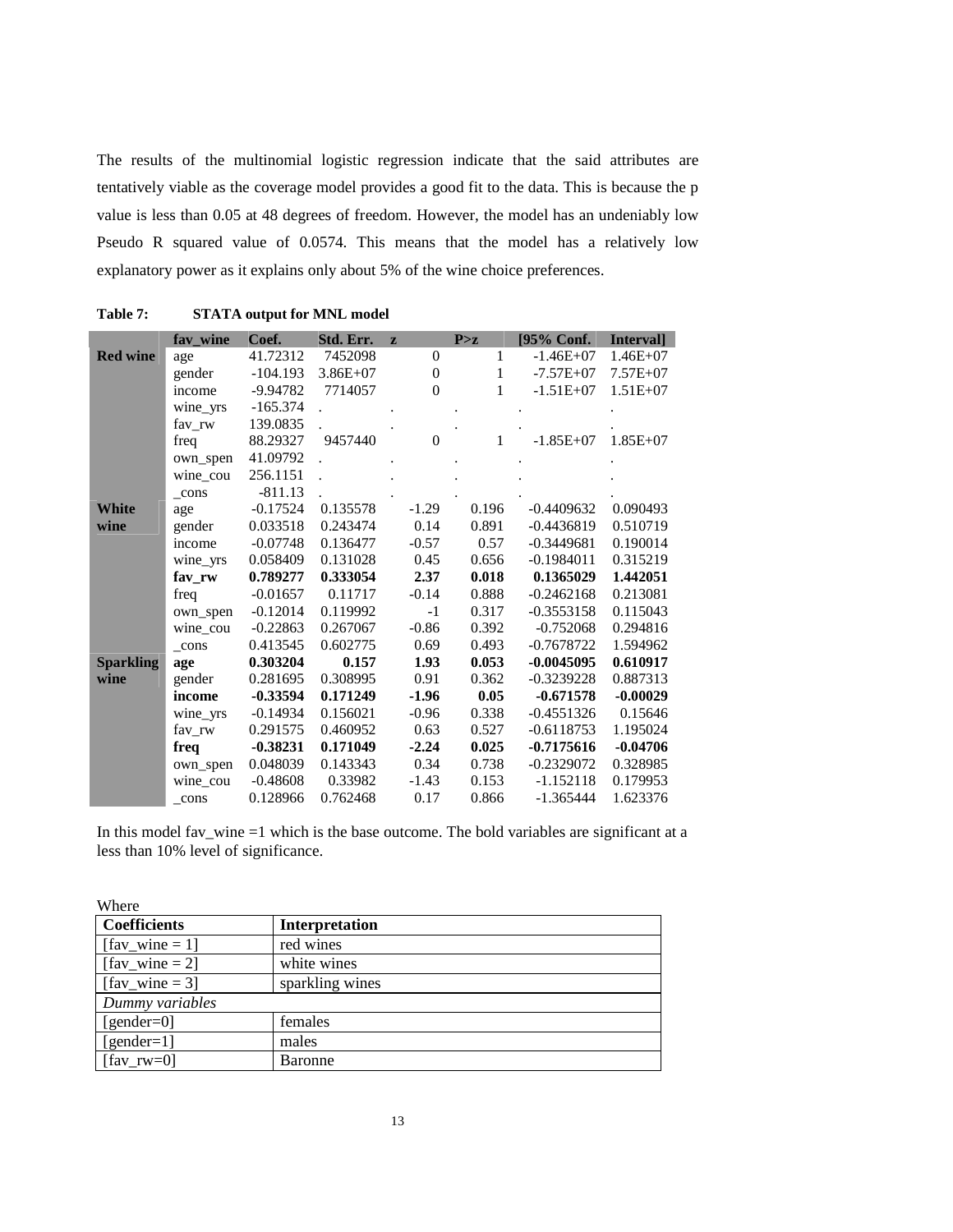| [fav_rw= $\geq$ 1]     | The other categories                                     |
|------------------------|----------------------------------------------------------|
| Other variables        |                                                          |
| Age                    | Age of respondents                                       |
| Income                 | Average monthly income                                   |
| Wine_yrs               | Average number of years consuming wines                  |
| Freq                   | Frequency of wine consumption, irregardless of volume    |
| Own spen               | Average expenditure on a standard (750ml) bottle of wine |
|                        | for personal consumption                                 |
| [wine_cou= $1$ ]       | Attended wine course                                     |
| [wine $\text{cou}=2$ ] | Have not attended wine course                            |

#### *Explanation*

Favourite red wine is a significant determinant of whether or not respondents choose white wines as their favourite wines. The respondents' decision to drink white wines is affected by whether or not they choose Baronne as their favourite red wine. The positive coefficient suggests that respondents that choose Baronne as their favourite red wine are more likely to choose white wines over red wines as their favourite wines.

Age, income and frequency of consumption are statistically significant determinants of consumers' choice of sparkling wines over red and white wines. The positive coefficient on the age variable suggests that the older consumers get the more likely they are to choose to sparkling wines. The negative coefficients on the income and frequency variable suggest that consumers with lower incomes and those who consume wine less often are more likely to choose sparkling wines over red and white wines.

The following three outputs provide the marginal effects of red, white and sparkling wines, respectively.

### **MARGINAL EFFECTS OF RED WINE**

**. mfx, predict(p outcome(1))**  Marginal effects after mlogit  $y = Pr$  (fav\_wine==1) (predict, p outcome (1))

 $=.58343415$ 

**Table 8: STATA output for the marginal effects of red wine** 

| variable | dv/dx    | Std. Err. | z       | P > z | 95%     | C.I.     | Х        | Std. Err. | z       |
|----------|----------|-----------|---------|-------|---------|----------|----------|-----------|---------|
| age      | .0041337 |           |         |       |         |          |          |           |         |
|          |          | 0.0279    | 0.15    | 0.882 | 0.05054 | 0.058811 | 2.72656  | 0.0279    | 0.15    |
| gender*  |          |           |         |       |         |          |          |           |         |
|          | .0281764 | 0.05196   | $-0.54$ | 0.588 | 0.13001 | 0.073661 | 0.481771 | 0.05196   | $-0.54$ |
| income   | .039604  |           |         |       |         |          |          |           |         |
|          |          | 0.02886   | 1.37    | 0.17  | 0.01697 | 0.096173 | 2.5625   | 0.02886   | 1.37    |
| wine_yrs | .0025022 | 0.02738   | 0.09    | 0.927 |         | 0.056168 | 2.96615  | 0.02738   | 0.09    |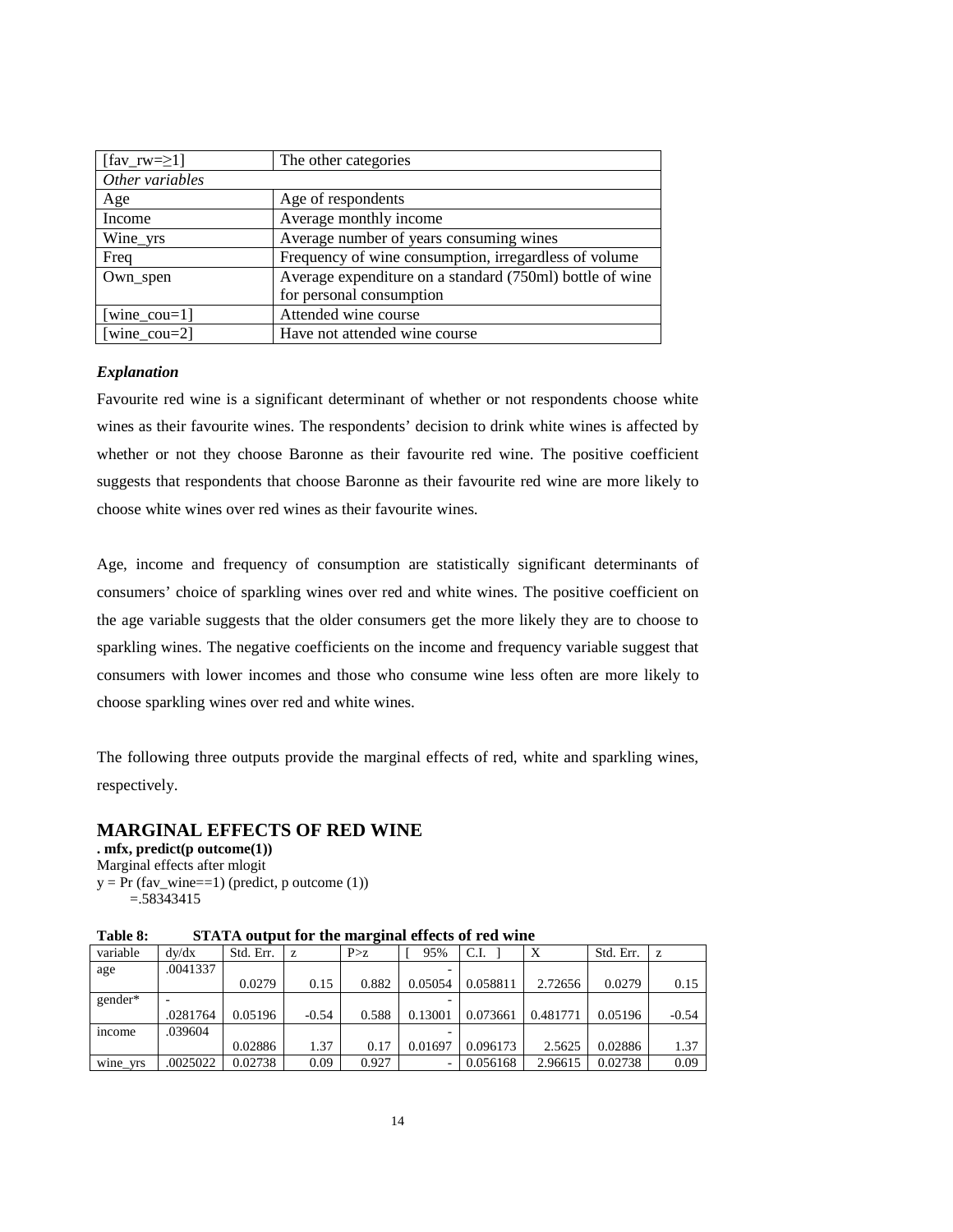|                             |          |         |         |       | 0.05116   |            |          |         |         |
|-----------------------------|----------|---------|---------|-------|-----------|------------|----------|---------|---------|
| $\mathbf{fav}_{\mathbf{r}}$ |          |         |         |       |           |            |          |         |         |
|                             | .159003  | 0.0751  | $-2.12$ | 0.034 | $-0.3062$ | $-0.01181$ | 0.143229 | 0.0751  | $-2.12$ |
| freq                        | .0334238 |         |         |       |           |            |          |         |         |
|                             |          | 0.02549 | 1.31    | 0.19  | 0.01653   | 0.08338    | 2.10417  | 0.02549 | 1.31    |
| own_spen                    | .0156805 |         |         |       |           |            |          |         |         |
|                             |          | 0.02528 | 0.62    | 0.535 | 0.03387   | 0.065229   | 3.66406  | 0.02528 | 0.62    |
| wine_cou                    | .0762584 | 0.05671 | 1.34    | 0.179 | $-0.0349$ | 0.187414   | 1.32552  | 0.05671 | 1.34    |

(\*) dy/dx is for discrete change of dummy variable from 0 to 1

#### *Explanation*

By choosing Baronne as the favourite red wine the probability of choosing red wine as your

favourite wine increases by 0.16.

### **MARGINAL EFFECTS OF WHITE WINE**

**. mfx, predict(p outcome(2))** 

Marginal effects after mlogit

 $y = Pr(fav_wine==2)$  (predict, p outcome  $(2)$ )

 $=.27880149$ 

**Table 9: STATA output for the marginal effects of white wine** 

|                          | variable    | dy/dx   | Std. Err. | Z.    | P > z       | [95%C.I. | X |
|--------------------------|-------------|---------|-----------|-------|-------------|----------|---|
| Age                      | $-0.468805$ |         |           |       | $-.098062$  |          |   |
|                          |             | 0.02611 | $-1.8$    | 0.073 | .004301     | 2.72656  |   |
| gender*                  | $-.0041394$ |         |           |       | $-.096613$  |          |   |
|                          |             | 0.04718 | $-0.09$   | 0.93  | .088334     | 0.481771 |   |
| Income                   | $-.0026755$ |         |           |       | $-0.054642$ |          |   |
|                          |             | 0.02651 | $-0.1$    | 0.92  | .049291     | 2.5625   |   |
| wine_yrs                 | .0174803    |         |           |       | $-.032292$  |          |   |
|                          |             | 0.02539 | 0.69      | 0.491 | .067252     | 2.96615  |   |
| $\text{fav}_{\text{iv}}$ | .160829     |         |           |       | .015129     |          |   |
|                          |             | 0.07434 | 2.16      | 0.031 | .306529     | 0.143229 |   |
| Freq                     | .0113528    |         |           |       | $-.03369$   |          |   |
|                          |             | 0.02298 | 0.49      | 0.621 | .056396     | 2.10417  |   |
| own_spen                 | $-.0260011$ |         |           |       | $-.071348$  |          |   |
|                          |             | 0.02314 | $-1.12$   | 0.261 | .019346     | 3.66406  |   |
| wine_cou                 | $-.0273002$ |         |           |       | $-129133$   |          |   |
|                          |             | 0.05196 | $-0.53$   | 0.599 | .074533     | 1.32552  |   |

(\*) dy/dx is for discrete change of dummy variable from 0 to 1

#### *Explanation*

Age and favourite red wine are statistically significant determinants of the choice of white wines. The negative age coefficient suggests that younger consumers are more likely to choose white wines over red wines. If age increases, the probability of choosing white wine as the favourite wine reduces by 0.05. The positive coefficient on the favourite red wine variable suggests that consumers that choose Baronne wine as their favourite red wine are more likely to choose white wines over red wines. This implies older consumers will more likely choose red wines over white wines and consumers that choose any of the other red wines, besides Baronne, as their favourite red wine, will choose red wines over white wines.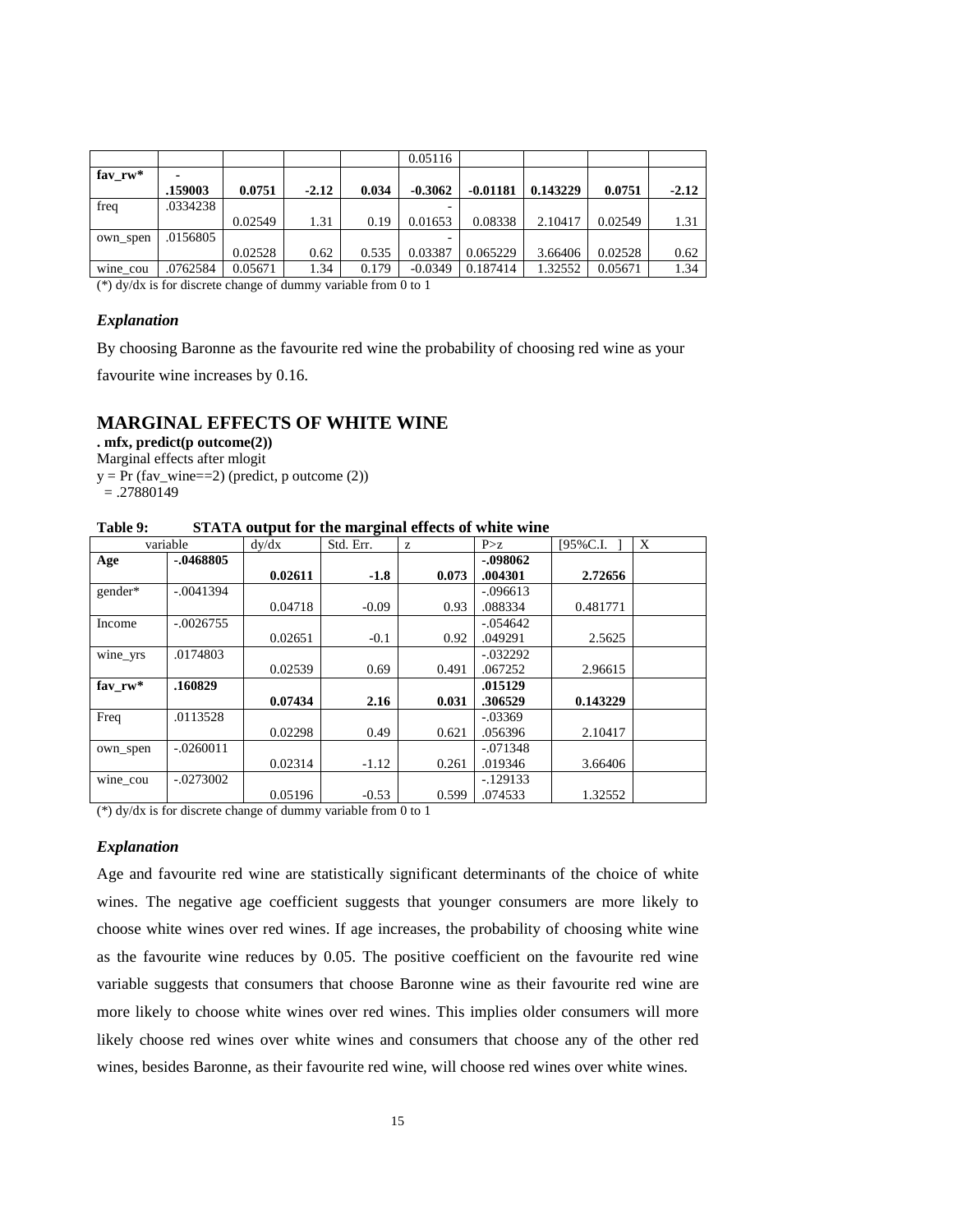### **MARGINAL EFFECTS OF SPARKLING WINE**

**. mfx, predict(p outcome(3))** 

Marginal effects after mlogit

 $y = Pr$  (fav\_wine==3) (predict, p outcome (3))  $= .13776436$ 

| Table 10: | STATA output for the marginal effects of sparkling wine |  |  |  |
|-----------|---------------------------------------------------------|--|--|--|
|           |                                                         |  |  |  |

| variable  | dv/dx        | Std. Err. | z       | P > z | 95%        | C.I.      | X        |
|-----------|--------------|-----------|---------|-------|------------|-----------|----------|
| age       | .0427468     | 0.01769   | 2.42    | 0.016 | 0.008079   | 0.077414  | 2.72656  |
| gender*   | .0323158     | 0.03565   | 0.91    | 0.365 | $-0.03755$ | 0.102179  | 0.481771 |
| income    | $-0.369285$  | 0.01943   | $-1.9$  | 0.057 | $-0.07501$ | 0.00115   | 2.5625   |
| wine_yrs  | $-.0199824$  | 0.01782   | $-1.12$ | 0.262 | $-0.05492$ | 0.014951  | 2.96615  |
| fav $rw*$ | $-.0018259$  | 0.0512    | $-0.04$ | 0.972 | $-0.10217$ | 0.098517  | 0.143229 |
| freq      | $-0.0447766$ | 0.01907   | $-2.35$ | 0.019 | $-0.08215$ | $-0.0074$ | 2.10417  |
| own_spen  | .0103206     | 0.0163    | 0.63    | 0.527 | $-0.02162$ | 0.042265  | 3.66406  |
| wine cou  | $-.0489582$  | 0.03879   | $-1.26$ | 0.207 | $-0.12499$ | 0.027069  | 1.32552  |

 $\sqrt{\frac{4}{3}}$  dy/dx is for discrete change of dummy variable from 0 to 1

#### *Explanation*

Age, income and frequency of consumption are statistically significant determinants of consumers' choice of sparkling wines over red and white wines. The positive coefficient on the age variable suggests that the older consumers get the more likely they are to choose to sparkling wines. The negative coefficients on the income and frequency variable suggest that consumers with lower incomes and those who consume wine less often are more likely to choose sparkling wines over red and white wines. This implies that younger consumers are more likely to choose red and white wines over sparkling wines and consumers with higher incomes and those that consume wine more frequently will more likely choose red and white wines over sparkling wines.

#### *Major findings from the STATA model*

Age and favourite red wine are ineffably determinants of wine choice, income and frequency of consumption may also be determinants of the choice of white and sparkling wines over red wines. Although this model is acceptable, the low R squared brings its statistical significance into question and necessitates the use of yet another statistical package, the SPSS program.

### **THE SPSS MODEL**

The discrete choice data was analysed using the SPSS 15.0 MNL program. The program ran different models using various attributes to ascertain the essential attributes to the model. Of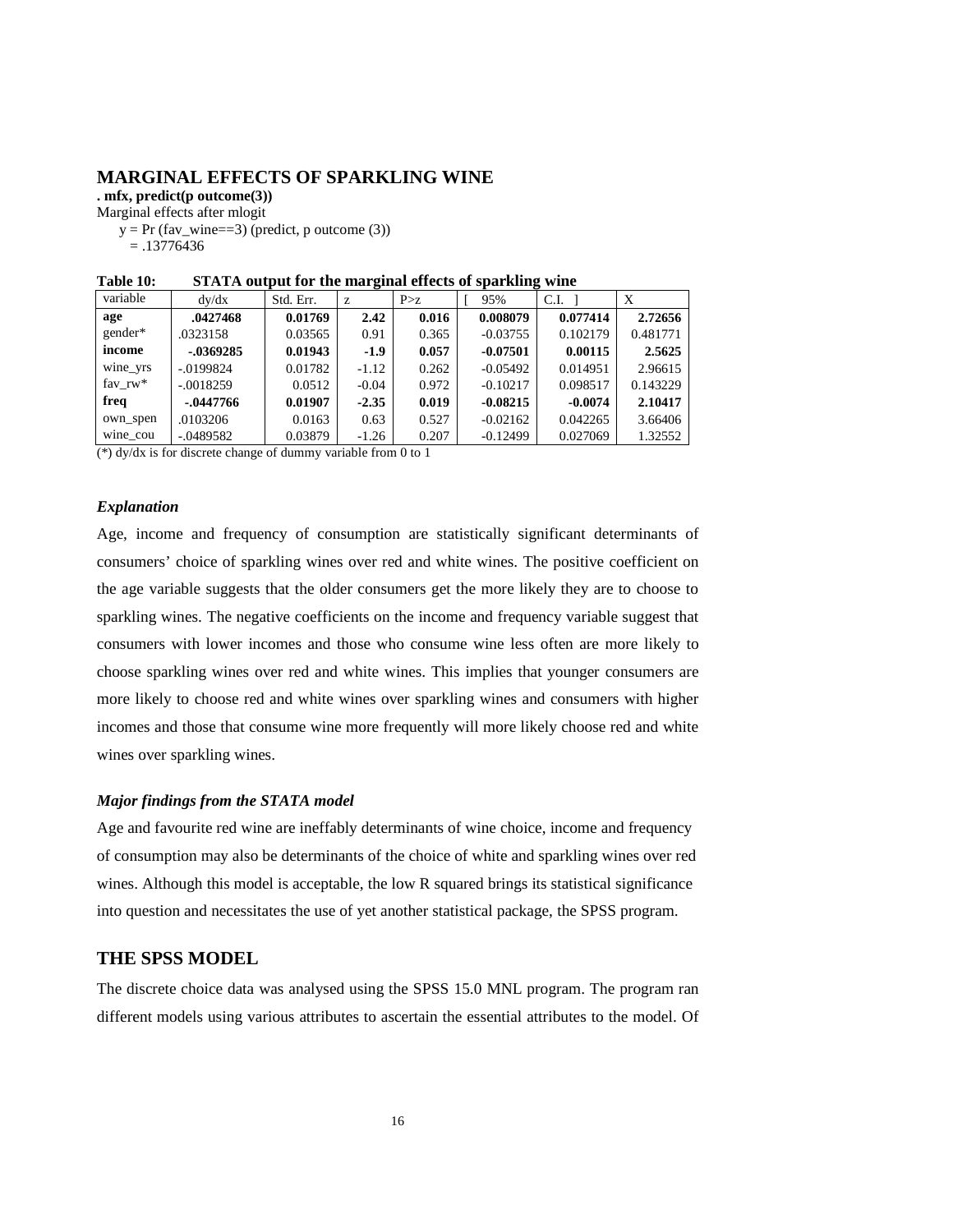the attributes selected, two separate models (with the intercept only and with all the coefficients) were run using the same MNL analysis. The results are given in Table 11.

| <b>Model</b>                        | -2 Log Likelihood | <b>Chi-Square</b> | Degrees of Freedom | <b>Significance</b> |
|-------------------------------------|-------------------|-------------------|--------------------|---------------------|
| <b>Intercept Only 1 553.3845484</b> |                   |                   |                    |                     |
| Final                               | 469.5927298       | 83.79181853       | -48                | 0.001060119         |

**Table 11: Results of model log likelihood tests** 

The data clearly indicated that the said attributes were indeed viable and provide the best fit to the data. The null model serves as a benchmark against which we compare the fit of the final choice model and because the null model is nested in the more complete model with other wine choices, a likelihood ratio test statistic is valid. By this statistic, the coverage model provides a good fit to the data as the chi-square value of 83.79 (given in Table 12) is far greater than the critical value of -30.015 at 48 degrees of freedom.

### **Table 12: Model goodness-of-fit**

|                 | <b>Chi-Square</b> | Degrees of Freedom | <b>Significance</b> |
|-----------------|-------------------|--------------------|---------------------|
| <b>Pearson</b>  | 922.3862492       | l 495              | 3.6212E-28          |
| <b>Deviance</b> | 350.4496196   495 |                    | 0.999999844         |

The model also has acceptable Pseudo R squared values as illustrated in Table 13. This means that although the model has a relatively low explanatory power, it explains at least 20% of the wine choice preferences.

#### **Table 13: Pseudo R-Square**

| <b>Cox and Snell</b> | 0.195132209 |
|----------------------|-------------|
| <b>Nagelkerke</b>    | 0.227144096 |
| McFadden             | 0.110783242 |

This model was accepted as the valid model. Table 14 provides all parameter estimates from this stage. In this study, the structural parameters are interpreted as marginal utilities with respect to each explanatory variable (Richards, 1998:19; Minbo K, 2001:5).

**Table 14: SPSS output for MNL model** 

| <b>Coefficients</b>     | <b>Interpretation</b> | <b>Estimate</b> | <b>Standard Error</b> | <b>Significance</b> |
|-------------------------|-----------------------|-----------------|-----------------------|---------------------|
| [fav wine $= 0$ ]       | red wines             | $-30.015$       | 1.812                 | 0.00                |
| $\text{[fav wine = 1]}$ | white wines           | $-22.574$       | 1.318                 | 0.00                |
| $\lceil$ fav wine = 2]  | sparkling wines       | $-20.903$       | 1.306                 | 0.00                |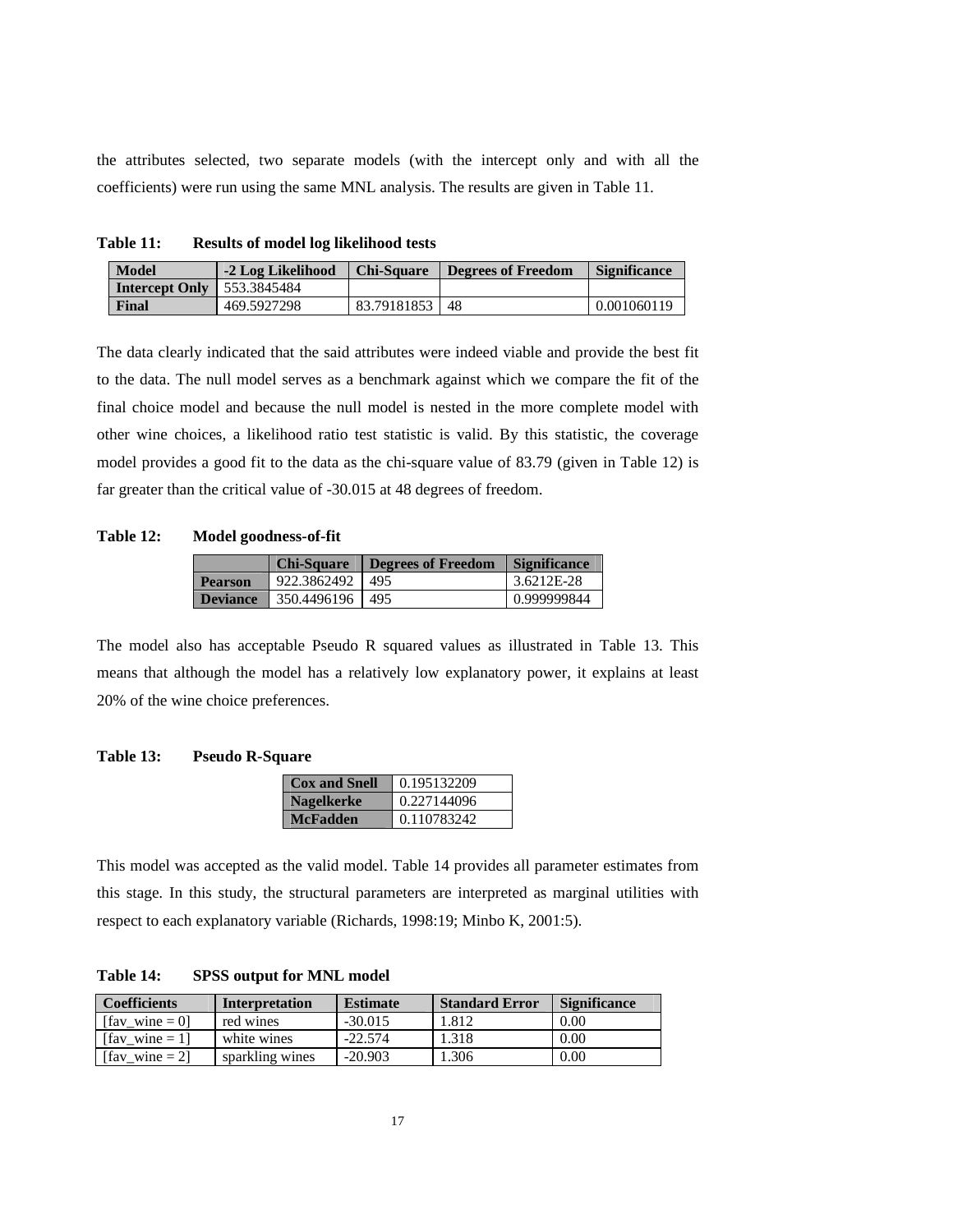| $[gender=0]$                                           | females                           | 0.439     | 0.222 | 0.05 |
|--------------------------------------------------------|-----------------------------------|-----------|-------|------|
| $[gender=1]$                                           | males                             | 0.000     |       |      |
| $[own\_open=0]$                                        | R50 - R100                        | $-0.866$  | 2.155 | 0.69 |
| [own_spen=1]                                           | $<$ R20                           | $-2.319$  | 1.216 | 0.06 |
| [own_spen= $2$ ]                                       | R <sub>21</sub> - R <sub>35</sub> | $-1.556$  | 1.116 | 0.16 |
| $[own\_open=3]$                                        | R36 - R49                         | $-2.211$  | 1.089 | 0.04 |
| [own_spen=4]                                           | $>$ R100                          | $-2.507$  | 1.085 | 0.02 |
| [own_spen=5]                                           | Do not purchase                   | $-2.645$  | 1.090 | 0.02 |
| [own_spen=6]                                           | Free                              | 0.000     |       |      |
| $\left[$ fav_rw=0 $\right]$                            | Baronne                           | $-20.467$ | 0.922 | 0.00 |
|                                                        | Do not drink red                  |           |       |      |
| $[\text{fav}_{rw=1}]$                                  | wine                              | $-21.599$ | 0.931 | 0.00 |
| $\lceil$ fav_rw=2]                                     | Pinotage                          | $-21.475$ | 0.940 | 0.00 |
| $\left[ \text{fav}_{rw=3} \right]$                     | Shiraz                            | $-20.873$ | 0.907 | 0.00 |
| $\left[$ fav_rw=4 $\right]$                            | Rose                              | $-21.120$ | 0.905 | 0.00 |
| $\left[$ fav_rw=5 $\right]$                            | Cabernet                          | $-21.533$ | 0.997 | 0.00 |
| $\lceil \text{fav} \rceil$ rw=6                        | Red blends                        | $-18.927$ | 0.000 | 0.00 |
| $\lceil \text{fav}_{\text{av}} - \text{rw} = 7 \rceil$ | Merlot                            | $-20.291$ | 0.917 | 0.00 |
|                                                        | Cabernet                          |           |       |      |
| $\lceil$ fav_rw=8]                                     | Sauvignon                         | $-20.500$ | 0.942 | 0.00 |
| $\left[$ fav_rw=9 $\right]$                            | Pinot Noir                        | $-20.568$ | 1.295 | 0.00 |
|                                                        | Attended wine                     |           |       |      |
| [wine_cou= $1$ ]                                       | course                            | 0.403     | 0.242 | 0.10 |
|                                                        | Have not attended                 |           |       |      |
| [wine_cou= $2$ ]                                       | wine course                       | 0.000     |       |      |

Link function: Logit.

### *Major findings from the SPSS model*

The model has five main findings, on the basis of wine choice, gender, expenditure on wine for personal consumption, choice of favourite red wine and engagement in wine education.

#### *i. Wine Choice:*

The model findings assert that wine choice (in terms of red, white or sparkling) is influenced by gender, expenditure on wine for personal consumption and engagement in any form of wine education.

The null hypothesis tests that consumers prefer red wine, there are significant differences according to gender; the type of red wine preferred as well as the attendance to a wine course affects wine choice. Few other authors have empirically studied possible market segments in the wine industry. Some authors segment the market by consumption (eg. Judica & Perkins, 1992; Gluckman, 1990), by geographical region (eg. Sánchez & Gil, 1997), or consumers' behaviour (Johnson, Ringham & Jurd, 1991; Dodd, Pinkleton & Gustafson, 1996). There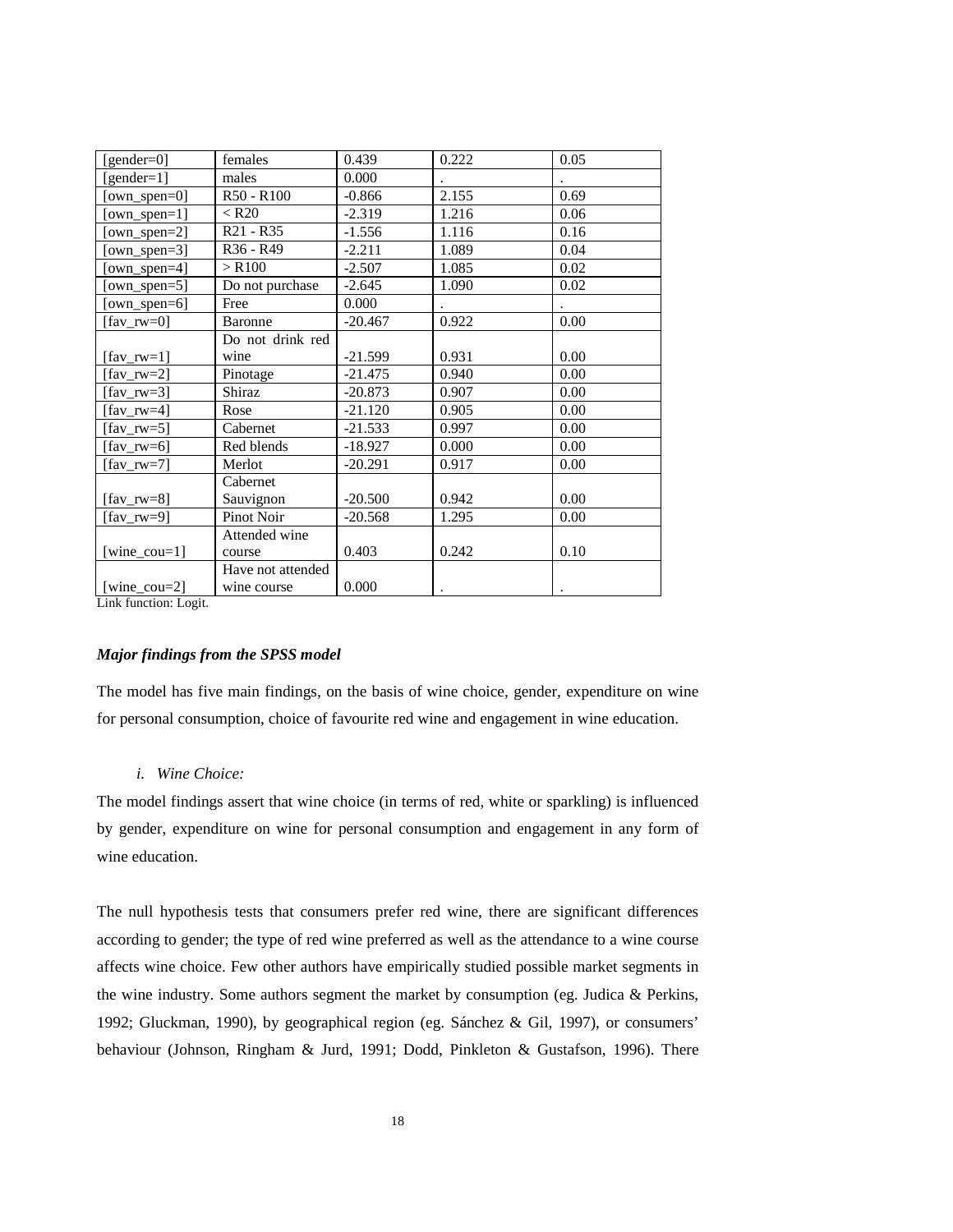have even been cases of segmentation according to commercial restraints by Johnson, Ringham and Jurd (1991) but the aforementioned authors offered little empirical background and assumed that red and white wine drinkers were mutually exclusive groups. This study asserts the same premise and the model confirms this.

#### *ii. Gender:*

The model finds that there is a positive relationship between red wine as a favourite wine and females. The significance of this attribute means that gender could be a significant segmentation attribute. It also means that there is a significant difference in wine choices according to gender and women prefer red wine more than men. This could be due to the fact that females drink wine less often and this consumption is frequently on special occasions where a glass of red wine is more preferred.

#### *iii. Expenditure on wine for personal consumption:*

The null attribute for personal expenditure is statistically insignificant. However, the negative relationship between red wine choice and expenditure for own consumption means that red wine drinkers tend to spend more on wine for personal consumption than white wine and sparkling wine drinkers. This is highly plausible given that white wines are significantly cheaper than red wines and white consumers spend less on a 750ml bottle of wine for their own consumption than red wine drinkers.

#### *iv. Favourite red wine:*

The negative relationship between red wine as a favourite wine and the choice of red wine means that Baronne wine drinkers are more likely to favour white and sparkling wines. This can be explained by the dominance and Mzansi Youth and Start-Me-Ups in this group who prefer sweeter wines.

#### *v. Engagement in wine education:*

There is a positive relationship between the choice of red wine and attendance at a wine course. This means that educated wine drinkers prefer red wine significantly more. This could be explained by the perception that with more experience one develops a taste for the drier red wine types such as the Shiraz, Merlot and Pinotage.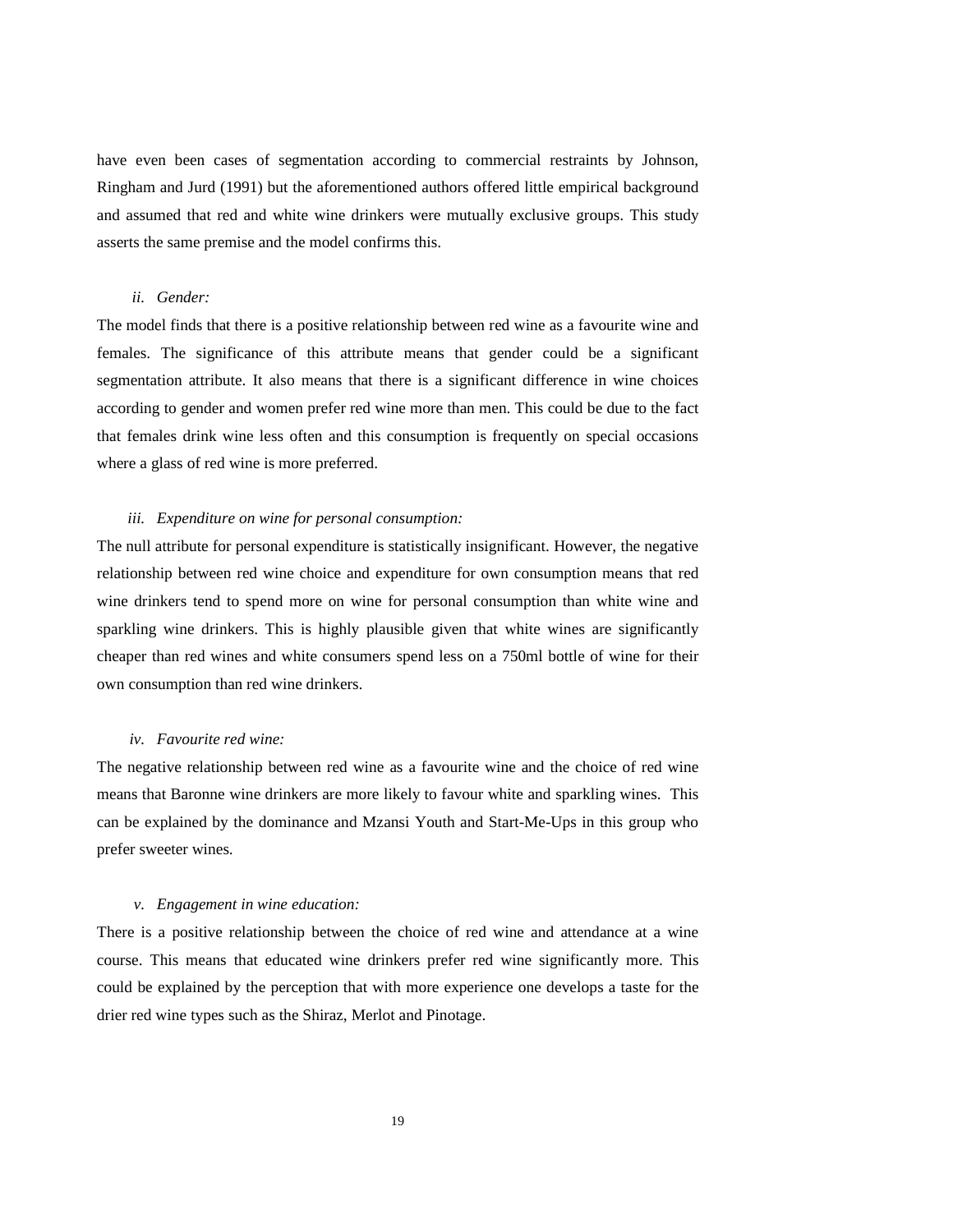### **LIMITATIONS OF THE MODEL**

The model was run in three different statistical programmes (STATA, SAS and SPSS) all of which were either statistically insignificant or had very low R squared statistics. The model described here as the accepted model had the highest of these low statistics. Possible reasons for these results could be the dominance of ordinal and discrete data which makes statistical modelling difficult. Statistical inferences were also particularly difficult due to the categorical and multi-nomial nature of the dependant variable. Another possible reason for the low statistical significance could be the inconsistencies in the respondents' responses due to their need to avoid exposing their inexperience or limited knowledge regarding wines and their reluctance to divulge personal information.

There is room for further studies which could possibly reduce the statistical insignificance of the results. In future studies, possible upgrades may include more nominal and continuous responses to the questions, as well as a wider, more diverse sample taken from various different sites, instead of focusing on a single study site. The latter will increase the possibilities of more varied and less biased responses and the former will ensure easier statistical modelling.

### **CONCLUSIONS**

This paper has clearly shown that accurately putting a statistical and/or numerical value to qualitative variables is nearly impossible. Although the different statistical models have been made available for the determination of qualitative modelling, the different statistical packages still need more work to statistically validate these qualitative variables, as has proven to be nearly impossible in this case, The different statistical packages discussed in this paper used variants of the MNL model, but the results were significantly similar with no contradictions in their results. Despite the models' imminent statistical insignificance due to other data inconsistencies, they suggested valuable notions about black consumers' wine choice determinants. The main effects model suggests that women prefer red wine; white and sparkling wine drinkers are willing to spend less for a bottle of wine; Baronne wine drinkers prefer white and sparkling wines and educated wine drinkers prefer red wine.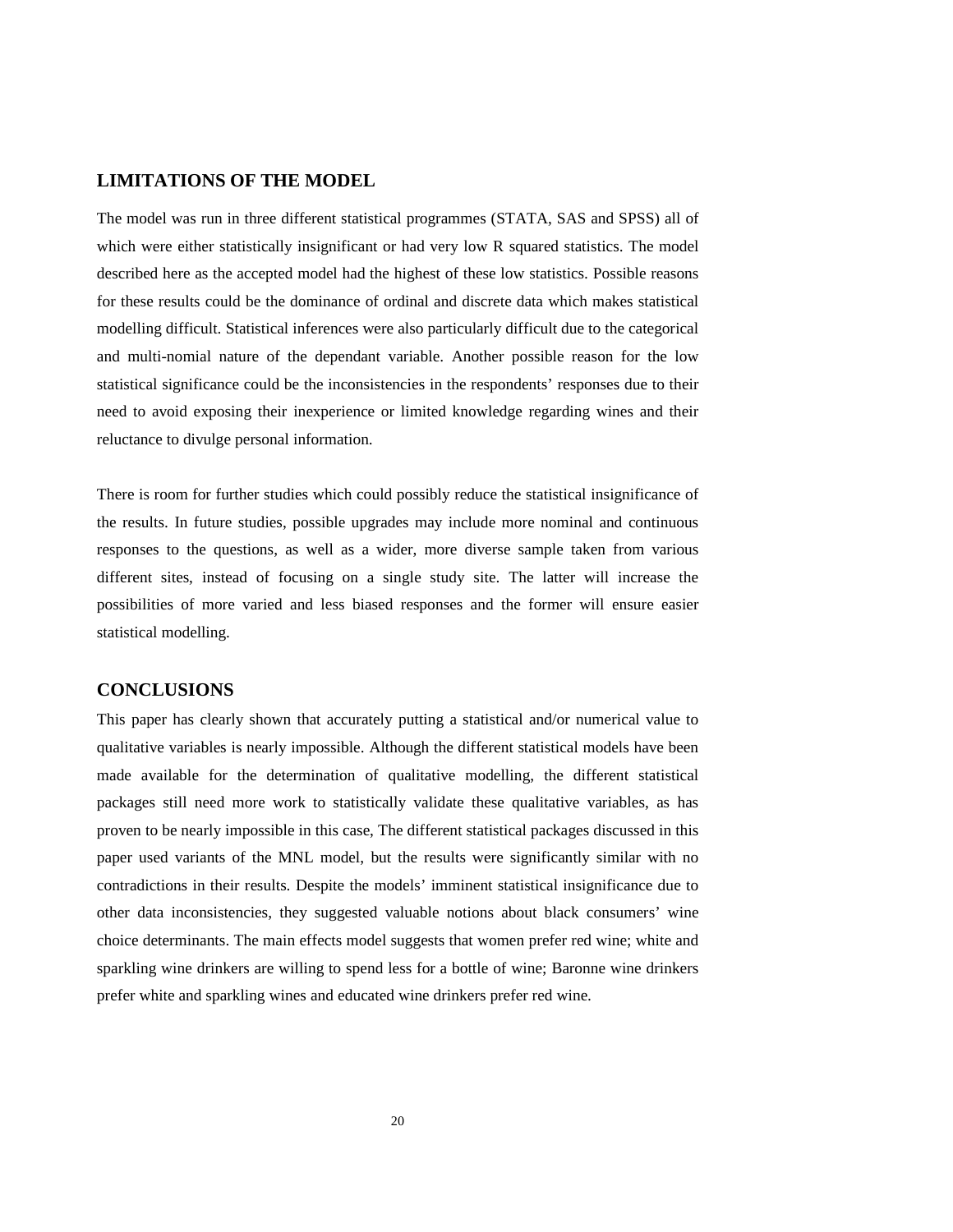In terms of the marginal effects models, with respect to red wines over the other wines, the study asserts that consumers that choose Baronne as their favourite red wine are more likely to choose white wines over red wines as their favourite wines; the older consumers get the more likely they are to choose to sparkling wines and consumers with lower incomes and those who consume wine less often are more likely to choose sparkling wines over red and white wines. In terms of white wine over the other wines, age and favourite red wine are statistically significant determinants of the choice of white wines; older consumers will more likely choose red wines over white wines and consumers that choose any of the other red wines, besides Baronne, as their favourite red wine, will choose red wines over white wines. Age, income and frequency of consumption are statistically significant determinants of consumers' choice of sparkling wines over red and white wines; the older consumers get the more likely they are to choose to sparkling wines and younger consumers are more likely to choose red and white wines over sparkling wines and consumers with higher incomes and those that consume wine more frequently will more likely choose red and white wines over sparkling wines.

In conclusion; it is interesting to note that age, gender and the choice of favourite red wine may be used to segment the market as they are often significant determinants of wine choice. The other significant coefficients affect the marketing and distribution choices to be followed by wine companies. However, although the study asserts notions about black consumers with respect to wine choice, more research needs to be undertaken and the data collection tool upgraded to ensure more reliable results. This study signals the beginning of a new era in the marketing of wine in South Africa and the world; it illustrates the need for further research in the areas of wine choice modelling and market segmentation, and the necessary statistical tools and packages, as these are indeed integral tools in identifying target markets. By understanding the local markets and providing solutions for their problems the industry is one step further towards solving global challenges through modelling and replication.

#### **REFERENCES**

BALTAS, G. & DOYLE, P. (2001). Random utility models in marketing research: a survey. *Journal* [15] **Formatted:** Font: 11 pt *of Business Research.* Vol. 51(2): 115-125. February 2001. England, UK

BARTLETT, J.E., KOTRLIK, J.W. & HIGGINS, C.C., (2001). Organizational Research: Determining Appropriate Sample Size in Survey Research. *Information Technology, Learning & Performance Journal.* Vol. 19(1):43-50. Spring 2001.